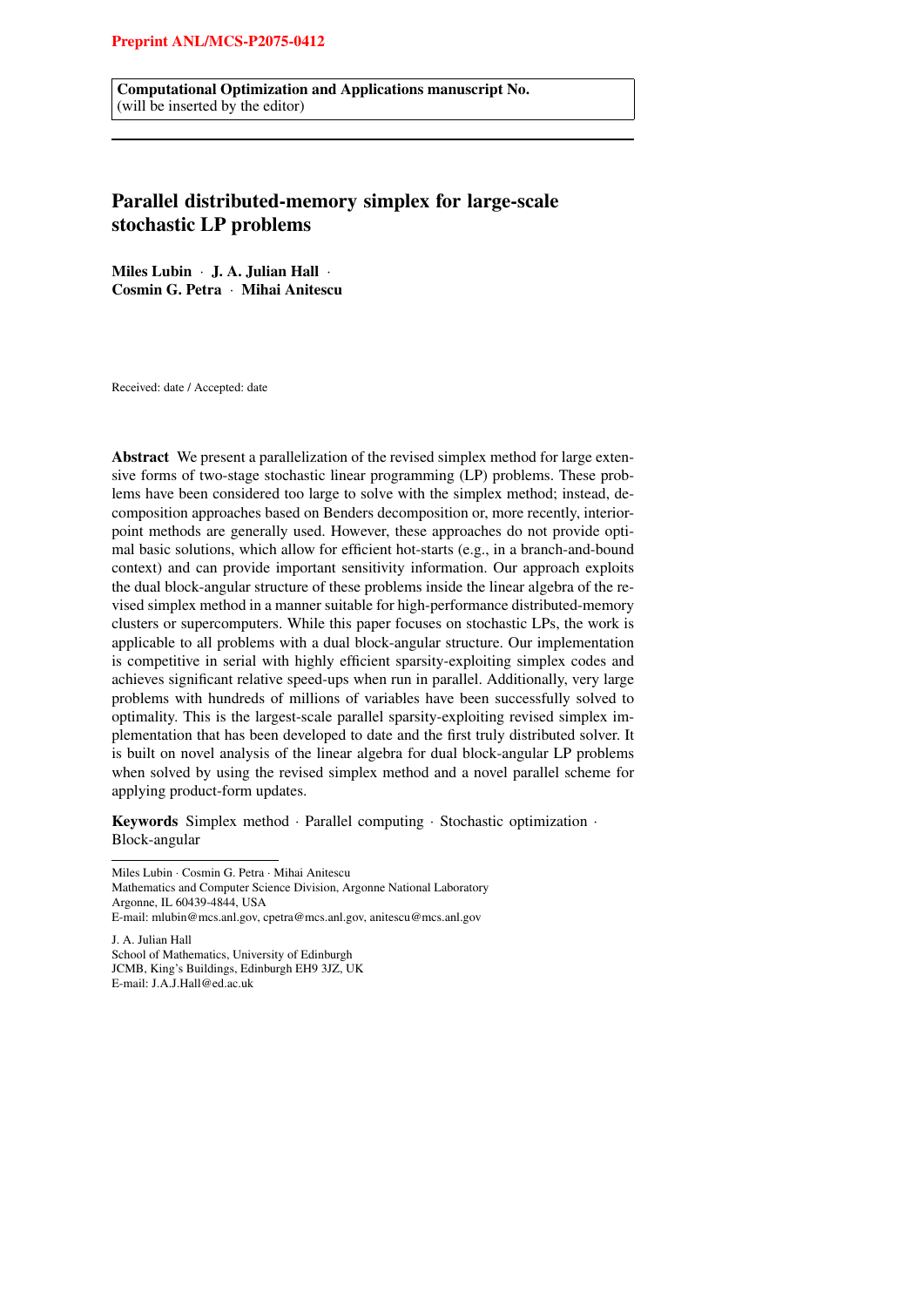## Mathematics Subject Classification (2000) 90C05 · 90C15 · 68W10

### 1 Introduction

In this paper, we present a parallel solution procedure based on the revised simplex method for linear programming (LP) problems with a special structure of the form

minimize 
$$
c_0^T x_0 + c_1^T x_1 + c_2^T x_2 + \dots + c_N^T x_N
$$
  
\nsubject to  $Ax_0$   
\n $T_1x_0 + W_1x_1$   
\n $T_2x_0$   
\n $\vdots$   
\n $T_Nx_0$   
\n $x_0 \ge 0, \quad x_1 \ge 0, \quad x_2 \ge 0, \quad \dots, \quad x_N \ge 0.$   
\n $x_N \ge 0.$ 

The structure of such problems is known as *dual block angular* or block angular with linking columns. This structure commonly arises in stochastic optimization as the *extensive form* or *deterministic equivalent* of two-stage stochastic linear programs with recourse when the underlying distribution is discrete or when a finite number of samples have been chosen as an approximation [4]. The dual problem to (1) has a *primal* or row-linked block-angular structure. Linear programs with block-angular structure, both primal and dual, occur in a wide array of applications, and this structure can also be identified within general LPs [2].

Borrowing the terminology from stochastic optimization, we say that the vector  $x_0$ contains the *first-stage* variables and the vectors  $x_1, \ldots, x_N$  the *second-stage* variables. The matrices  $W_1, W_2, \ldots, W_N$  contain the coefficients of the second-stage constraints, and the matrices  $T_1, T_2, \ldots, T_N$  those of the linking constraints. Each diagonal block corresponds to a *scenario*, a realization of a random variable. Although we adopt this specialist terminology, our work applies to any LP of the form (1).

Block-angular LPs are natural candidates for decomposition procedures that take advantage of their special structure. Such procedures are of interest both because they permit the solution of much larger problems than could be solved with general algorithms for unstructured problems and because they typically offer a natural scope for parallel computation, presenting an opportunity to significantly decrease the required time to solution. Our primary focus is on the latter motivation.

Existing parallel decomposition procedures for dual block-angular LPs are reviewed by Vladimirou and Zenios [32]. Subsequent to their review, Linderoth and Wright [24] developed an asynchronous approach combining  $\ell_{\infty}$  trust regions with Benders decomposition on a large computational grid. Decomposition inside interiorpoint methods applied to the extensive form has been implemented in the state-of-theart software package OOPS [14] as well as by some of the authors in PIPS [25].

These parallel decomposition approaches, based on either Benders decomposition or specialized linear algebra inside interior-point methods, have successfully demonstrated both parallel scalability on appropriately sized problems and capability to solve very large instances. However, each has algorithmic drawbacks. Benders-based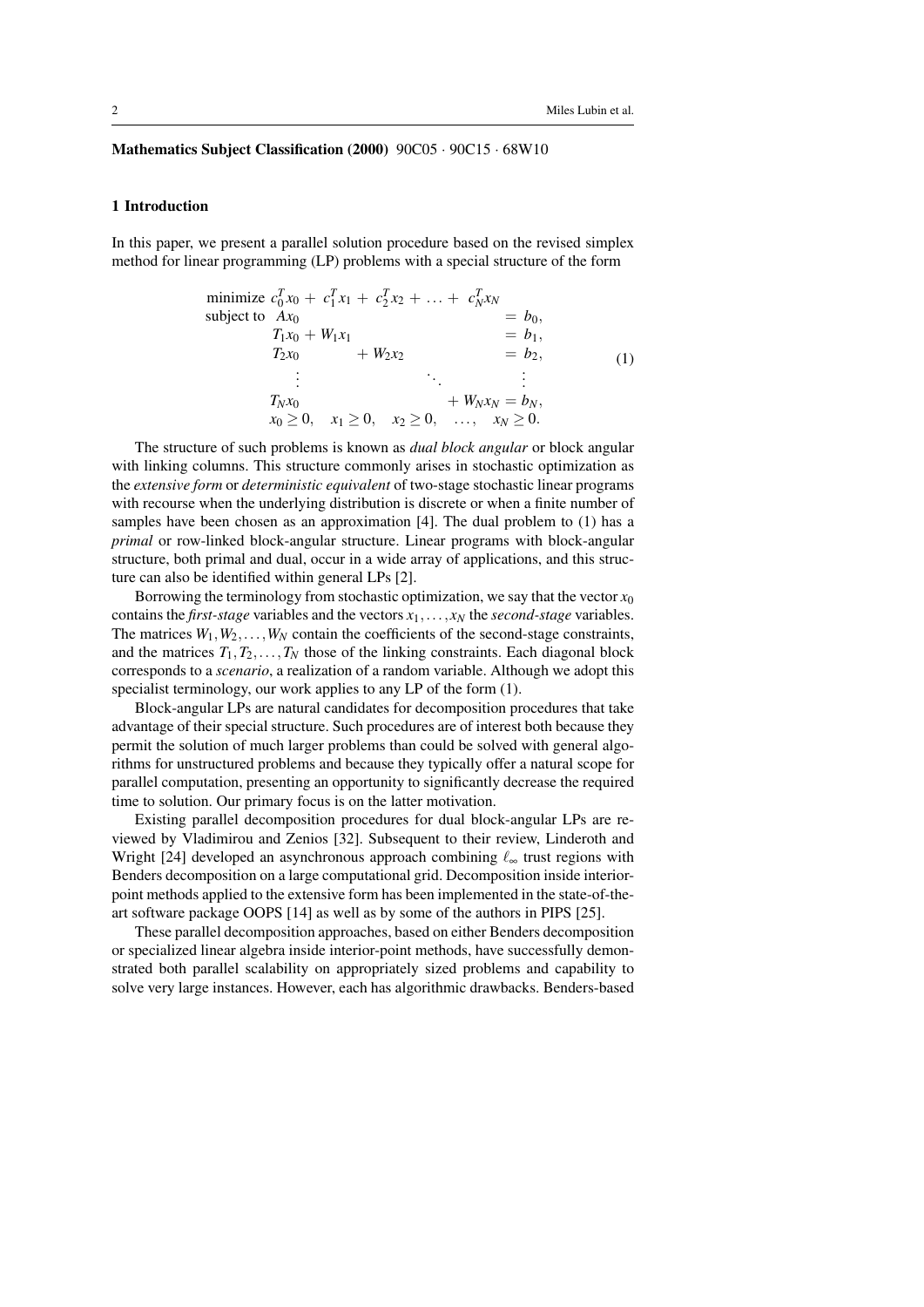approaches do not produce dual values without significant extra work. In economic and other applications, these may be as important as the primal values. Neither of the approaches produces an optimal basis for the extensive form (1), which would allow for efficient hot-starts when solving a sequence of related LPs, whether in the context of branch-and-bound or real-time control, and may also provide important sensitivity information.

While techniques exist to warm-start Benders-based approaches, such as in [24], as well as interior-point methods to a limited extent, in practice the simplex method is considered to be the most effective for solving sequences of related LPs. This intuition drove us to consider yet another decomposition approach, which we present in this paper, one in which the simplex method itself is applied to the extensive form (1) and its operations are parallelized according to the special structure of the problem. Conceptually, this is similar to the successful approach of linear algebra decomposition inside interior-point methods.

Exploiting primal block-angular structure in the context of the primal simplex method was considered in the 1960s by, for example, Bennett [3] and summarized by Lasdon [23, p. 340]. Kall [20] presented a similar approach in the context of stochastic LPs, and Strazicky [29] reported results from an implementation, both solving the dual of the stochastic LPs as primal-block angular programs. These works focused solely on the decrease in computational and storage requirements obtained by exploiting the structure. As serial algorithms, these specialized approaches have not been shown to perform better than efficient modern simplex codes for general LPs and so are considered unattractive and unnecessarily complicated as solution methods; see, for example, the discussion in [4, p. 226]. Only recently (with a notable exception of [28]) have the opportunities for parallelism been considered, and so far only in the context of the primal simplex method; Hall and Smith [18] have developed a high-performance shared-memory primal revised simplex solver for primal blockangular LP problems. To our knowledge, a successful parallelization of the revised simplex method for dual block-angular LP problems has not yet been published. We present here our design and implementation of a distributed-memory parallelization of both the primal and dual simplex methods for dual block-angular LPs.

## 2 Revised simplex method for general LPs

We review the primal and dual revised simplex methods for general LPs, primarily in order to establish our notation. We assume that the reader is familiar with the mathematical algorithms. Following this section, the computational components of the primal and dual algorithms will be treated in a unified manner to the extent possible.

A linear programming problem in standard form is

minimize 
$$
c^T x
$$
  
subject to  $Ax = b$   
 $x \ge 0$ , (2)

where  $x \in \mathbb{R}^n$  and  $b \in \mathbb{R}^m$ . The matrix *A* in (2) usually contains columns of the identity corresponding to *logical* (slack) variables introduced to transform inequal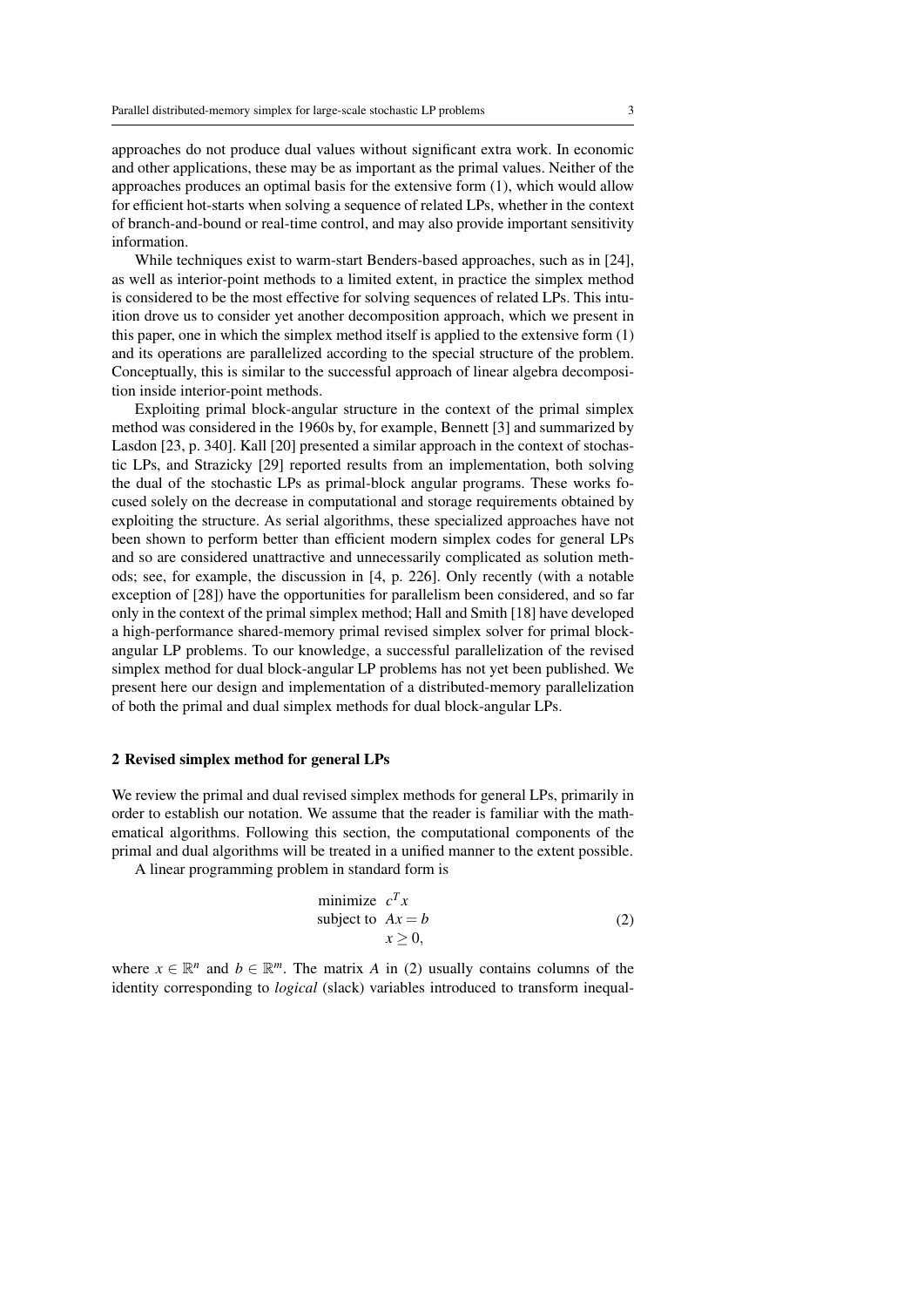ity constraints into equalities. The remaining columns of *A* correspond to *structural* (original) variables. It may be assumed that the matrix *A* is of full rank.

In the simplex method, the indices of variables are partitioned into sets  $\mathscr{B}$ , corresponding to *m basic* variables  $x_B$ , and  $N$ , corresponding to  $n - m$  nonbasic variables  $x_N$ , such that the *basis matrix B* formed from the columns of *A* corresponding to  $\mathscr B$  is nonsingular. The set  $\mathscr B$  itself is conventionally referred to as the basis. The columns of *A* corresponding to  $N$  form the matrix *N*. The components of *c* corresponding to  $\mathscr{B}$  and  $\mathscr{N}$  are referred to as, respectively, the basic costs  $c_B$  and non-basic costs  $c_N$ .

When the simplex method is used, for a given partition  $\{\mathscr{B}, \mathscr{N}\}\$  the values of the primal variables are defined to be  $x_N = 0$  and  $x_B = B^{-1}b = \hat{b}$ , and the values of the nonbasic dual variables are defined to be  $\hat{c}_N = c_N - N^T B^{-T} c_B$ . The aim of the simplex method is to identify a partition characterized by primal feasibility ( $\hat{b} \ge 0$ ) and dual feasibility ( $\hat{c}_N \ge 0$ ). Such a partition corresponds to an optimal solution of (2).

### 2.1 Primal revised simplex

The computational components of the primal revised simplex method are illustrated in Figure 1. At the beginning of an iteration, it is assumed that the vector of reduced costs  $\hat{c}_N$  and the vector  $\hat{b}$  of values of the basic variables are known, that  $\hat{b}$  is feasible (nonnegative), and that a representation of  $B^{-1}$  is available. The first operation is CHUZC (choose column), which scans the (weighted) reduced costs to determine a good candidate  $q$  to enter the basis. The *pivotal column*  $\hat{a}_q$  is formed by using the representation of  $B^{-1}$  in an operation referred to as FTRAN (forward transformation).

The CHUZR (choose row) operation determines the variable to leave the basis, with *p* being used to denote the index of the row in which the leaving variable occurred, referred to as the *pivotal row*. The index of the leaving variable itself is denoted by *p*<sup> $\prime$ </sup>. Once the indices *q* and *p*<sup> $\prime$ </sup> have been interchanged between the sets  $\mathscr{B}$  and  $\mathscr{N}$ , a *basis change* is said to have occurred. The vector  $\hat{b}$  is then updated to correspond to the increase  $\alpha = \hat{b}_p / \hat{a}_{pq}$  in  $x_q$ .

```
CHUZC: Scan \hat{c}_N for a good candidate q to enter the basis.
FTRAN: Form the pivotal column \hat{a}_q = B^{-1}a_q, where a_q is column q of A.
CHUZR: Scan the ratios \hat{b}_i/\hat{a}_{iq} for the row p of a good candidate to leave the basis.
           Update \hat{b} := \hat{b} - \alpha \hat{a}_q, where \alpha = \hat{b}_p / \hat{a}_{pq}.
BTRAN: Form \pi_p = B^{-T}e_p.
PRICE: Form the pivotal row \hat{a}_p = N^T \pi_p.
           Update reduced costs \hat{c}_N := \hat{c}_N - \beta \hat{a}_p, where \beta = \hat{c}_q/\hat{a}_{pq}.
If \{growth in representation of B\} then
     INVERT: Form a new representation of B^{-1}.
else
     UPDATE: Update the representation of B^{-1} corresponding to the basis change.
end if
```
Fig. 1 Operations in an iteration of the primal revised simplex method

Before the next iteration can be performed, one must update the reduced costs and obtain a representation of the new matrix  $B^{-1}$ . The reduced costs are updated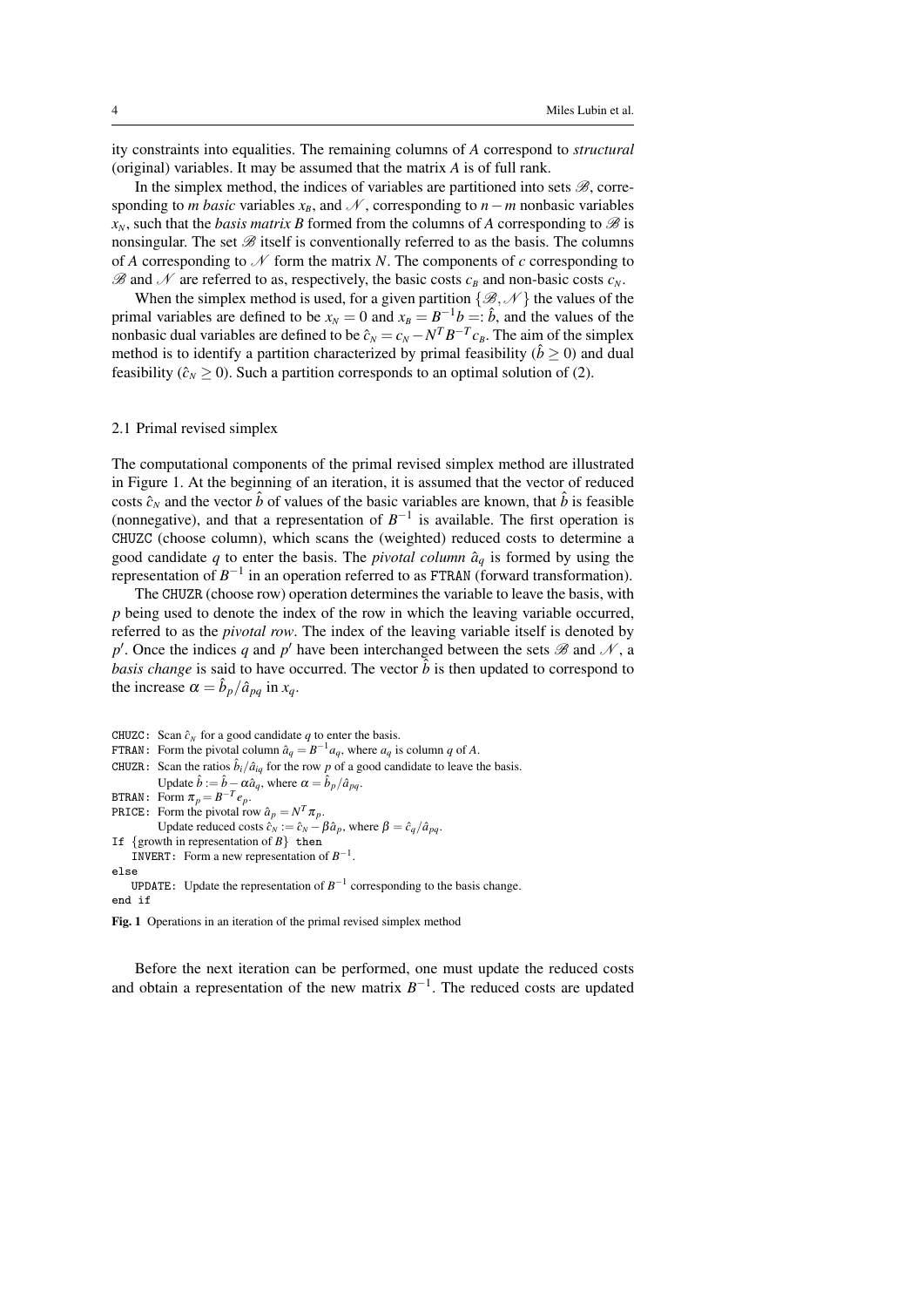by computing the *pivotal row*  $\hat{a}_p^T = e_p^T B^{-1} N$  of the standard simplex tableau. This is obtained in two steps. First the vector  $\pi_p^T = e_p^T B^{-1}$  is formed by using the representation of  $B^{-1}$  in an operation known as BTRAN (backward transformation), and then the vector  $\hat{a}_p^T = \pi_p^T N$  of values in the pivotal row is formed. This sparse matrix-vector product with *N* is referred to as PRICE. Once the reduced costs have been updated, the UPDATE operation modifies the representation of  $B^{-1}$  according to the basis change. Note that, periodically, it will generally be either more efficient or necessary for numerical stability to find a new representation of  $B^{-1}$  using the INVERT operation.

## 2.2 Dual revised simplex

While primal simplex has historically been more important, it is now widely accepted that the dual variant, the dual simplex method, generally has superior performance. Dual simplex is often the default algorithm in commercial solvers, and it is also used inside branch-and-bound algorithms.

Given an initial partition  $\{\mathscr{B}, \mathscr{N}\}\$  and corresponding values for the basic and nonbasic primal and dual variables, the dual simplex method aims to find an optimal solution of (2) by maintaining dual feasibility and seeking primal feasibility. Thus optimality is achieved when the basic variables  $\hat{b}$  are non-negative.

The computational components of the dual revised simplex method are illustrated in Figure 2, where the same data are assumed to be known at the beginning of an iteration. The first operation is CHUZR which scans the (weighted) basic variables to determine a good candidate to leave the basis, with *p* being used to denote the index of the row in which the leaving variable occurs. A candidate to leave the basis must have a negative primal value  $\hat{b}_p$ . The pivotal row  $\hat{a}_p^T$  is formed via BTRAN and PRICE operations. The CHUZC operation determines the variable *q* to enter the basis. In order to update the vector  $\hat{b}$ , it is necessary to form the pivotal column  $\hat{a}_q$  with an FTRAN operation.

CHUZR: Scan  $\hat{b}$  for the row  $p$  of a good candidate to leave the basis.

BTRAN: Form  $\pi_p = B^{-T}e_p$ .

```
PRICE: Form the pivotal row \hat{a}_p^T = \pi_p^T N.
```
- CHUZC: Scan the ratios  $\hat{c}_j/\hat{a}_{pj}$  for a good candidate q to enter the basis. Update  $\hat{c}_N := \hat{c}_N - \beta \hat{a}_p$ , where  $\beta = \hat{c}_q / \hat{a}_{pq}$ .
- FTRAN: Form the pivotal column  $\hat{a}_q = B^{-1} a_q$ , where  $a_q$  is column q of A. Update  $\hat{b} := \hat{b} - \alpha \hat{a}_q$ , where  $\alpha = \hat{b}_p / \hat{a}_{pq}$ .
- If  $\{$ growth in representation of  $B\}$  then **INVERT:** Form a new representation of  $B^{-1}$ .

else

**UPDATE:** Update the representation of  $B^{-1}$  corresponding to the basis change. end if

Fig. 2 Operations in an iteration of the dual revised simplex method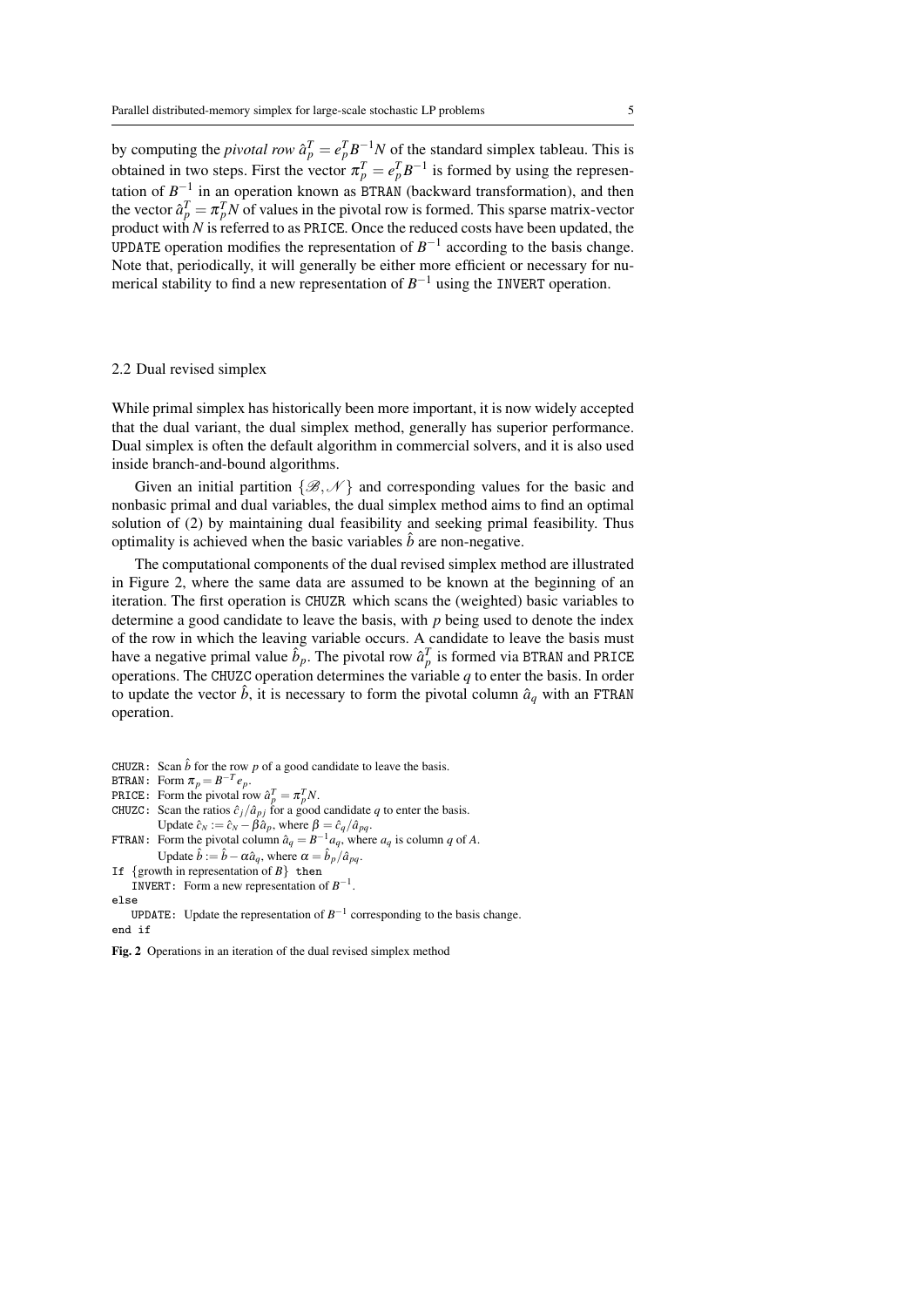## 2.3 Computational techniques

Today's highly efficient implementations of the revised simplex method are a product of over 60 years of refinements, both in the computational linear algebra and in the mathematical algorithm itself, which have increased its performance by many orders of magnitude. A reasonable treatment of the techniques required to achieve an efficient implementation is beyond the scope of this paper; the reader is referred to the works of Koberstein [21] and Maros [27] for the necessary background. Our implementation includes these algorithmic refinements to the extent necessary in order to achieve serial execution times comparable with existing efficient solvers. This is necessary, of course, for any parallel speedup we obtain to have practical value. Our implementation largely follows that of Koberstein, and advanced computational techniques are discussed only when their implementation is nontrivial in the context of the parallel decomposition.

## 3 Parallel computing

This section provides the necessary background in the parallel-computing concepts relevant to the present work. A fuller and more general introduction to parallel computing is given by Grama et al. [15].

## 3.1 Parallel architectures

When classifying parallel architectures, an important distinction is between *distributed memory*, where each processor has its own local memory, and *shared memory*, where all processors have access to a common memory. We target distributed-memory architectures because of their availability and because they offer the potential to solve much larger problems. However, our parallel scheme could be implemented on either.

## 3.2 Speedup and scalability

In general, success in parallelization is measured in terms of speedup, the time required to solve a problem with more than one parallel process compared with the time required with a single process. The traditional goal is to achieve a speedup factor equal to the number of cores and/or nodes used. Such a factor is referred to as *linear speedup* and corresponds to a *parallel efficiency* of 100%, where parallel efficiency is defined as the percentage of the ideal linear speed-up obtained empirically. The increase in available processor cache per unit computation as the number of parallel processes is increased occasionally leads to the phenomenon of *superlinear speedup*.

## 3.3 MPI (Message Passing Interface)

In our implementation we use the MPI (Message Passing Interface) API [16]. MPI is a widely portable standard for implementing distributed-memory programs. The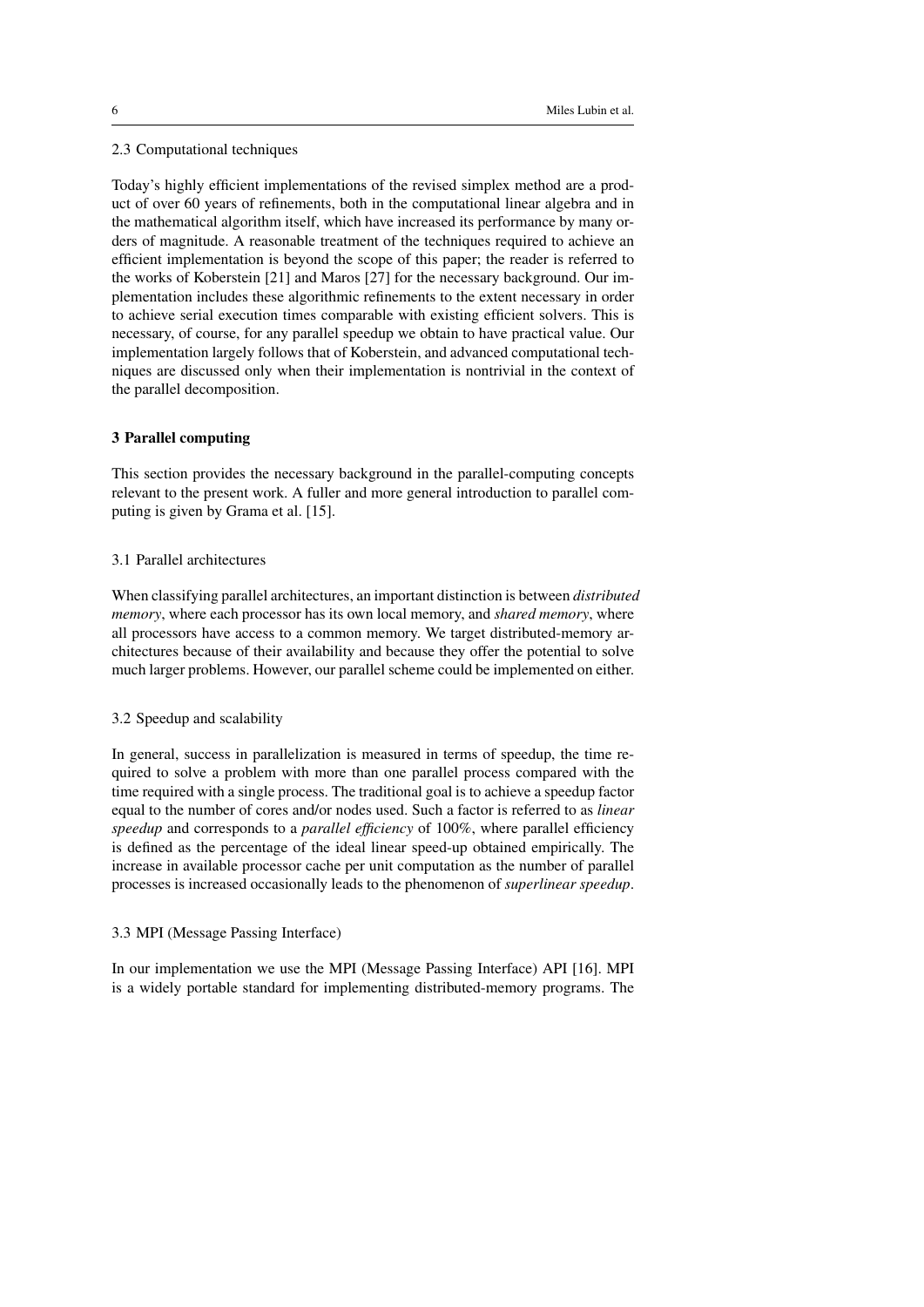*message-passing* paradigm is such that all communication between *MPI processes*, typically physical processes at the operating-system level, must be explicitly requested by function calls. Our algorithm uses only the following three types of communication operations, all *collective* operations in which all MPI processes must participate.

- *Broadcast* (MPI Bcast) is a simple operation in which data that are locally stored on only one process are broadcast to all.
- *Reduce* (MPI Allreduce) combines data from each MPI process using a specified operation, and the result is returned to all MPI processes. One may use this, for example, to compute a sum to which each process contributes or to scan through values on each process and determine the maximum/minimum value and its location.
- *Gather* (MPI Allgather) collects and concatenates contributions from all processes and distributes the result. For example, given *P* MPI processes, suppose a (row) vector  $x_p$  is stored in local memory in each process  $p$ . The gather operation can be used to form the combined vector  $\begin{bmatrix} x_1 & x_2 & \dots & x_p \end{bmatrix}$  in local memory in each process.

The efficiency of these operations is determined by both their implementation and the physical communication network between nodes, known as an *interconnect*. The cost of communication depends on both the *latency* and the *bandwidth* of the interconnect. The former is the startup overhead for performing communication operations, and the latter is the rate of communication. A more detailed discussion of these issues is beyond the scope of this paper.

## 4 Linear algebra overview

Here we present from a mathematical point of view the specialized linear algebra required to solve, in parallel, systems of equations with basis matrices from dual blockangular LPs of the form (1). Precise statements of algorithms and implementation details are reserved for Section 5.

To discuss these linear algebra requirements, we represent the basis matrix *B* in the following *singly bordered block-diagonal* form,

$$
B = \begin{bmatrix} W_1^B & & & T_1^B \\ & W_2^B & & T_2^B \\ & & \ddots & & \vdots \\ & & & W_N^B & T_N^B \\ & & & & A^B \end{bmatrix},
$$
 (3)

where the matrices  $W_i^B$  contain a subset, possibly empty, of the columns of the original matrix  $W_i$ , and similarly for  $T_i^B$  and  $A^B$ . This has been achieved by reordering the linking columns to the right and the rows of the first-stage constraints to the bottom, and it is done so that the block  $A^B$  will yield pivotal elements later than the  $W_i^B$  blocks when performing Gaussian elimination on *B*. Note that, within our implementation, this reordering is achieved implicitly.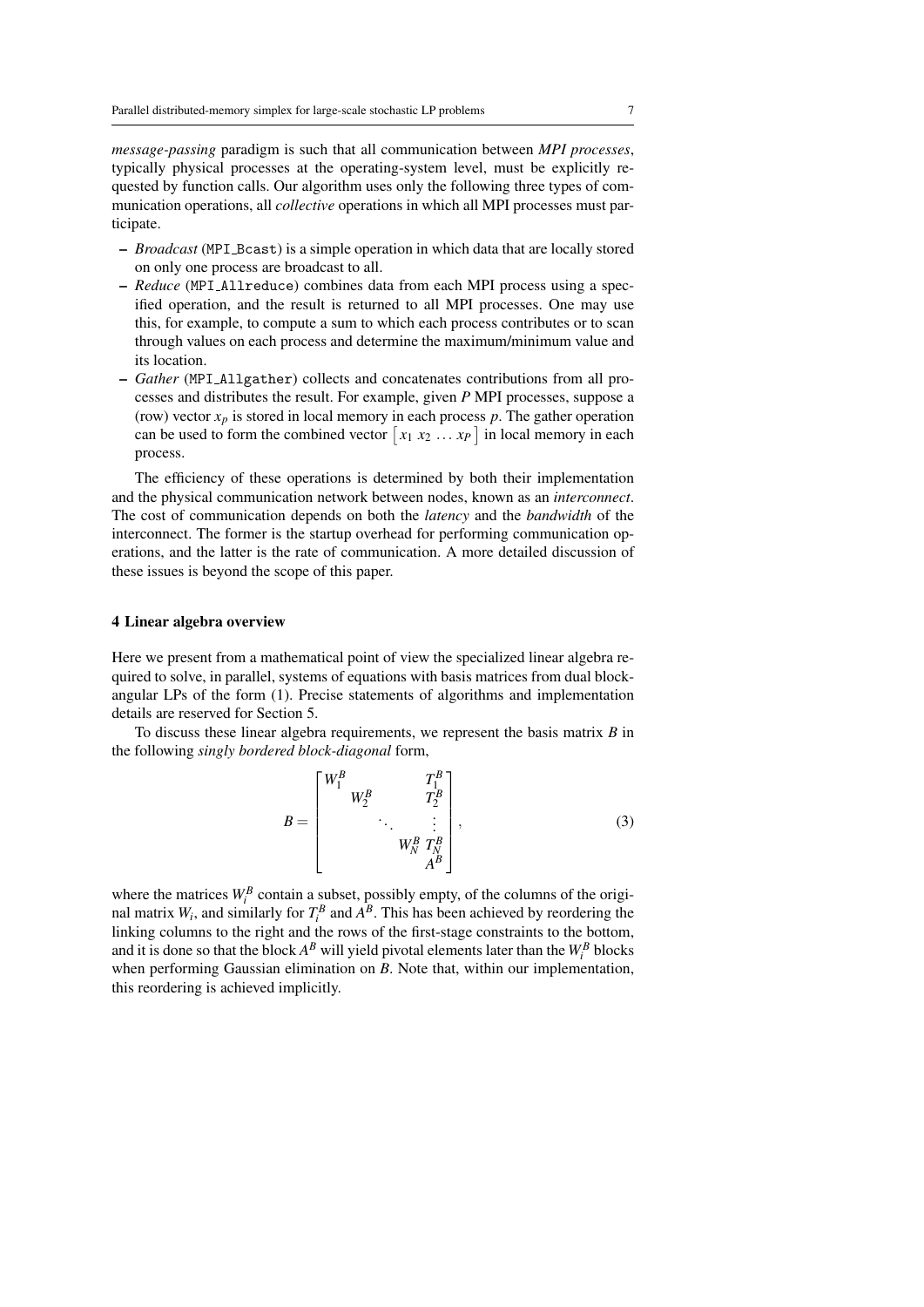In the linear algebra community, the scope for parallelism in solving linear systems with matrices of the form (3) is well known and has been used to facilitate parallel solution methods for general unsymmetric linear systems [8]. However, we are not aware of this form having been analyzed or exploited in the context of solving dual block-angular LP problems. For completeness and to establish our notation, we present the essentials of this approach.

Let the dimensions of the  $W_i^B$  block be  $m_i \times n_i^B$ , where  $m_i$  is the number of rows in  $W_i$  and is fixed while  $n_i^B$  is the number of basic variables from the *i*th block and varies. Similarly let  $A^B$  be  $m_0 \times n_0^B$ , where  $m_0$  is the number of rows in *A* and is fixed and  $n_0^B$  is the number of linking variables in the basis. Then  $T_i^B$  is  $m_i \times n_0^B$ .

The assumption that the basis matrix is nonsingular implies particular properties of the structure of a dual block-angular basis matrix. Specifically, the diagonal  $W_i^B$ blocks have full column rank and therefore are *tall* or square  $(m_i \ge n_i^B)$ , and the *A*<sup>*B*</sup> block has full row rank and therefore is *thin* or square ( $m_0 \le n_0^B$ ). The structure implied by these two observations is illustrated on the left of Figure 3.

A special case occurs when  $A^B$  is square, since it follows from the observations above and the fact that *B* is square that all diagonal blocks are square and nonsingular. In this case a solution procedure for linear systems with the basis matrix *B* is mathematically trivial since

$$
\begin{bmatrix} W T \\ A \end{bmatrix}^{-1} = \begin{bmatrix} W^{-1} & -TA^{-1} \\ A^{-1} \end{bmatrix},
$$

for any square, nonsingular *A* and *W*. In our case, *W* would be block-diagonal. We refer to a matrix with this particular dual block-angular structure as being *trivial* because of the clear scope for parallelism when computing a representation of *W*−<sup>1</sup> .

In the remainder of this section, we will prove the following result, which underlies the specialized solution procedure for singly bordered block-diagonal linear systems.

Result Any square, nonsingular matrix with singly bordered block-diagonal structure can be reduced to *trivial* form, up to a row permutation, by a sequence of invertible transformations that may be computed independently for each diagonal block.

*Proof* We may apply a sequence of Gauss transformations [13], together with row permutations, to eliminate the lower-triangular elements of  $W_i^B$ . Denote the sequence of operations as  $G_i$ , so that  $G_i W_i^B = \begin{bmatrix} U_i \\ 0 \end{bmatrix}$  $\boldsymbol{0}$ , where  $U_i$  is square  $(n_i^B \times n_i^B)$ , upper triangular, and nonsingular because  $W_i^B$  has full rank. One may equivalently consider this as an *LU* factorization of a "tall" matrix,

$$
P_i W_i^B = L_i U_i', U_i' = \begin{bmatrix} U_i \\ 0 \end{bmatrix}, \tag{4}
$$

where  $L_i$  is square  $(m_i \times m_i)$ , lower triangular, and invertible,  $P_i$  is a permutation matrix, and  $G_i = L_i^{-1} P_i$ .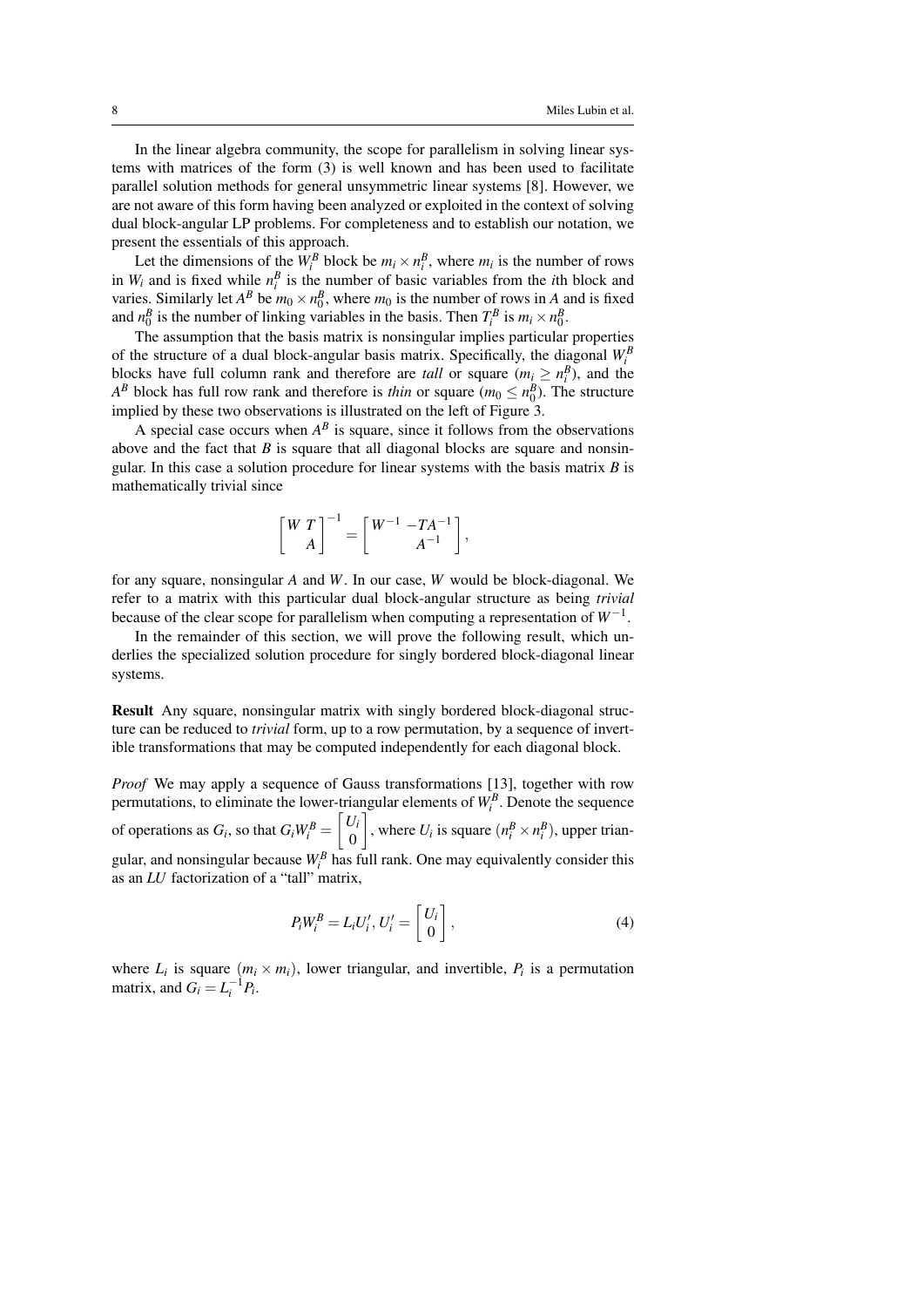

Fig. 3 Illustration of the structure of a dual block-angular basis matrix before and after elimination of lower-triangular elements in the diagonal  $W_i^B$  blocks. *Left*: A basis matrix with the linking columns on the right. The  $W_i^B$  blocks contain the basic columns of the corresponding  $W_i$  blocks of the constraint matrix. The  $W_i^B$  blocks in the basis cannot have more columns than rows. *Center*: The matrix after eliminating the lower-triangular elements in the  $W_i^B$  blocks. *Right*: The matrix with the linearly independent rows permuted to the bottom. The darkened elements indicate square, nonsingular blocks. This linear system is now trivial to solve.

For notational purposes, we write the block form  $G_i = \begin{bmatrix} X_i \\ Z_i \end{bmatrix}$ *Zi* , although these blocks are generally inaccessible, so that  $X_i W_i^B = U_i$  and  $Z_i W_i^B = 0$ . We let  $D :=$  $diag(G_1, G_2, \ldots, G_n, I)$  be a block-diagonal matrix with the  $G_i$  transformations on the diagonal. Then,

$$
DB = \begin{bmatrix} U_1 & X_1 T_1^B \\ 0 & Z_1 T_1^B \\ U_2 & X_2 T_2^B \\ 0 & Z_2 T_2^B \\ \vdots & \vdots & \vdots \\ U_N X_N T_N^B \\ 0 & Z_N T_N^B \\ 0 & Z_N T_N^B \\ A^B \end{bmatrix} .
$$
 (5)

After permuting the rows corresponding to the  $Z_iT_i^B$  blocks to the bottom, we obtain a *trivial* singly bordered block-diagonal matrix whose square, invertible, bottomright block is

$$
M := \begin{bmatrix} Z_1 T_1^B \\ Z_2 T_2^B \\ \vdots \\ Z_N T_N^B \\ A^B \end{bmatrix} .
$$
 (6)

 $\Box$ 

This procedure is illustrated in Figure 3. If we then perform an *LU* factorization of the *first-stage block M*, this entire procedure could be viewed as forming an *LU* factorization of *B* through a restricted sequence of pivot choices. Note that the sparsity and numerical stability of this *LU* factorization are expected to be inferior to those of a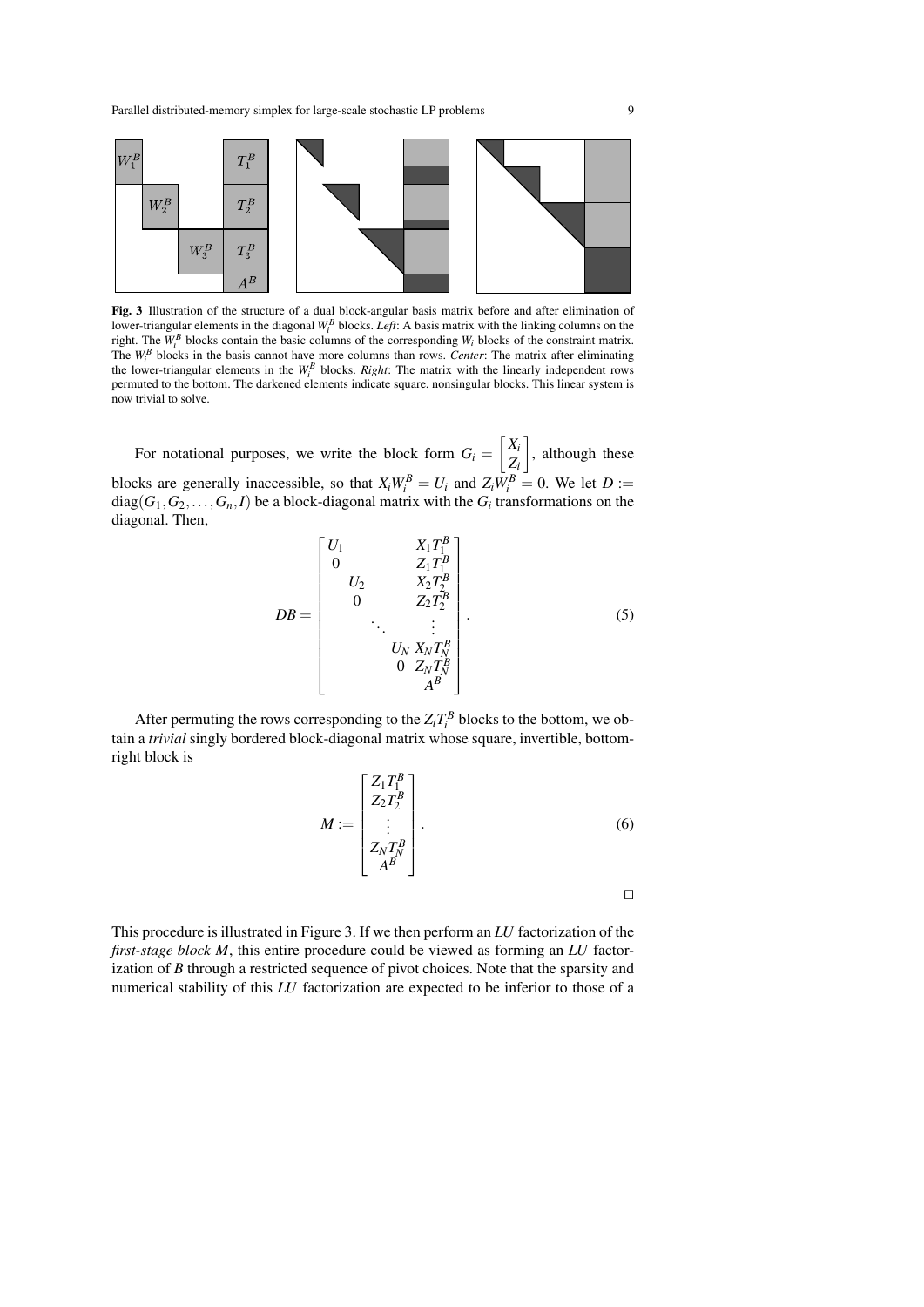structureless factorization resulting from unrestricted pivot choices. Thus it is important to explore fully the scope for maintaining sparsity and numerical stability within the scope of the structured *LU* factorization. This topic is discussed in Section 5.2.

## 5 Design and Implementation

Here we present the algorithmic design and implementation details of our code, PIPS-S, a new simplex code base for dual block-angular LPs written in C++. PIPS-S implements both the primal and dual revised simplex methods.

## 5.1 Distribution of data

In a distributed-memory algorithm, as described in Section 3, we must specify the distribution of data across parallel processes. We naturally expect to distribute the second-stage blocks, but the extent to which they are distributed and how the first stage is treated are important design decisions. We arrived at the following design after reviewing the data requirements of the parallel operations described in the subsequent sections.

Given a set of *P* MPI processes and  $N > P$  scenarios or second-stage blocks, on initialization we assign each second-stage block to a single MPI process. All data, iterates, and computations relating to the first stage are duplicated in each process. The second-stage data (i.e.,  $W_i$ ,  $T_i$ ,  $c_i$ , and  $b_i$ ), iterates, and computations are only stored in and performed by their assigned process. If a scenario is *not* assigned to a process, this process stores *no* data pertaining to the scenario, not even the basic/nonbasic states of its variables. Thus, in terms of memory usage, the approach scales to an arbitrary number of scenarios.

## 5.2 Factorizing a dual block-angular basis matrix

In the INVERT step, one forms an invertible representation of the basis matrix *B*. This is performed in efficient sparsity-exploiting codes by forming a sparse *LU* factorization of the basis matrix. Our approach forms these factors implicitly and in parallel.

Sparse *LU* factorization procedures perform both row and column permutations in order to reduce the number of nonzero elements in the factors [7] while achieving acceptable numerical stability. Permutation matrices *P* and *Q* and triangular factors *L* and *U* are identified so that *PBQ* = *LU*.

In order to address issues of sparsity and numerical stability to the utmost within our structured *LU* factorization, the elimination of the lower-triangular elements in the  $W_i^B$  blocks, or equivalently, the "tall" *LU* factorization (4), must be modified. A pivot chosen within  $W_i^B$  may be locally optimal in terms of sparsity and numerical stability but have adverse consequences for fill-in or numerical growth in  $G_i T_i^B$ . This drawback is avoided by maintaining the active submatrix corresponding to the augmented matrix  $\left[W_i^B T_i^B\right]$  during the factorization, even though the pivots are limited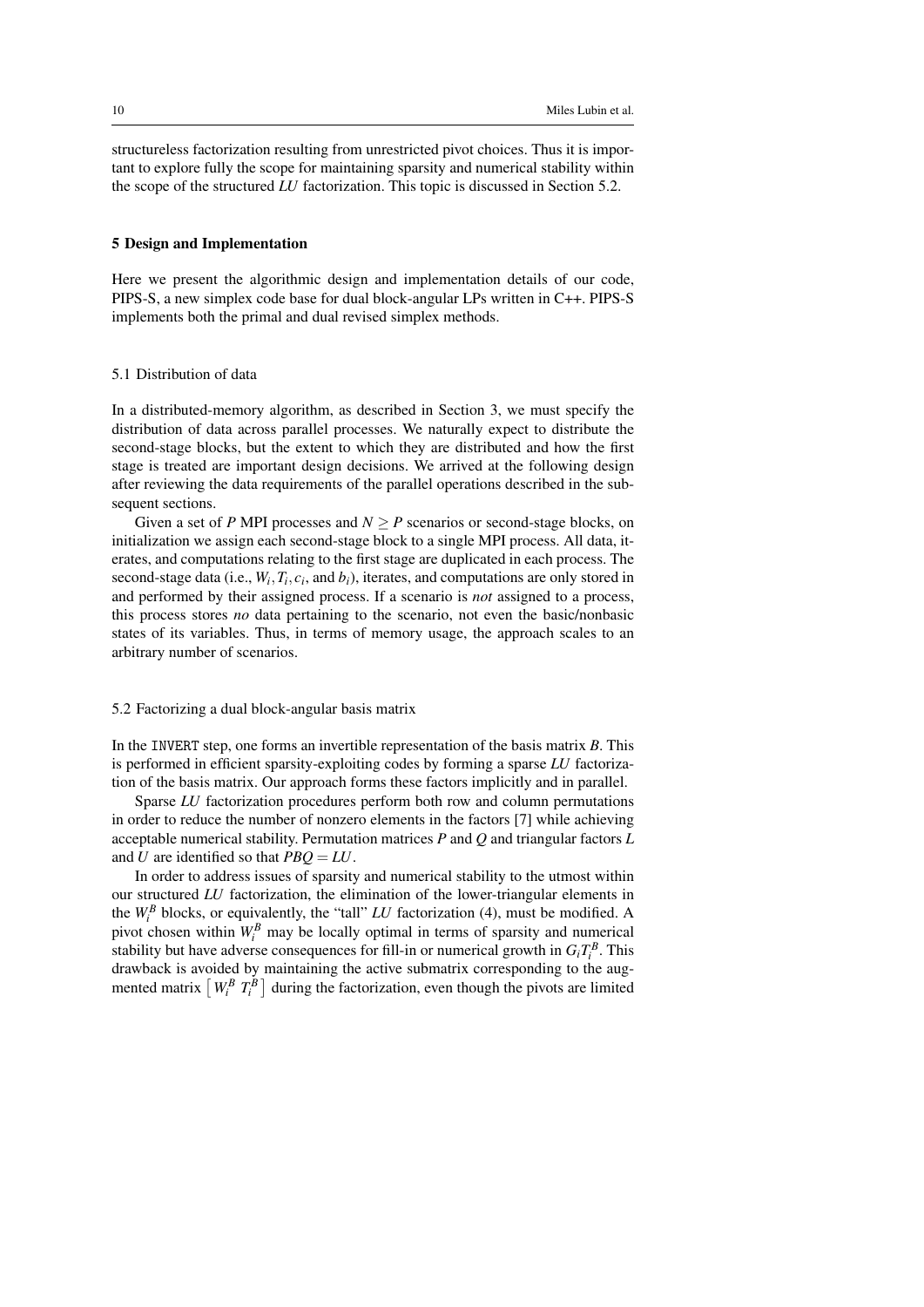to the columns of  $W_{i_n}^B$ . This approach yields  $P_i, L_i, U_i, X_i T_i^B$ , and  $Z_i T_i^B$ , as previously defined, and  $Q_i$ , an  $n_i^B \times n_i^B$  permutation matrix, which satisfy

$$
P_i\left[W_i^B Q_i T_i^B\right] = L_i\left[\begin{array}{c} U_i X_i T_i^B \\ 0 Z_i T_i^B \end{array}\right].\tag{7}
$$

As a benefit, the  $X_i T_i^B$  and  $Z_i T_i^B$  terms do not need to be formed separately by what would be multiple triangular solves with the *L<sup>i</sup>* factor.

We implemented this factorization (7) by modifying the CoinFactorization  $C++$  class, written by John Forrest, from the open-source CoinUtils<sup>1</sup> package. The methods used in the code are undocumented; however, we determined that it uses a Markowitz-type approach [26] such as that used by Suhl and Suhl [31]. After the factorization is complete, we extract the  $X_i T_i^B$  and  $Z_i T_i^B$  terms and store them for later use.

After the factorization is computed for each scenario or block *i*, we must also form and factor the first-stage block *M* (6). This is a square matrix of dimension  $n_0^B \times n_0^B$ . The size of  $n_0^B$  (the number of basic first-stage variables) and the density of the  $Z_i T_i^B$ terms determine whether *M* should be treated as dense or sparse. In problems of interest,  $n_0^B$  ranges in the thousands and the  $Z_i T_i^B$  terms are sufficiently sparse that treating *M* as sparse is orders of magnitude faster than treating it as dense; hence, this is the form used in our implementation. We duplicate *M* in the local memory of each MPI process and factorize it using the unmodified CoinFactorization routines. The nontrivial elements of the  $Z_iT_i^B$  terms are collected and duplicated in each process by MPI Allgather. We summarize the INVERT procedure in Figure 4.

The Markowitz approach used by CoinFactorization is considered numerically stable because the pivot order is determined dynamically, taking into account numerical cancellation. Simpler approaches that fix a sequence of pivots are known to fail in some cases; see [31], for example. Because our INVERT procedure couples Markowitz factorizations, we expect it to share many of the same numerical properties.

## INVERT

- 1. Perform partial sparse Gaussian elimination on each  $\left[W_i^B T_i^B\right]$ , forming (7).
- 2. Collect and duplicate  $Z_i T_i^B$  terms across processes.
- 3. In each process, form and factor the first-stage block *M* (6).

Fig. 4 Procedure for factoring a dual block-angular basis matrix. Step 1 may be performed in parallel for each second-stage block. In Step 2 the results are collected and duplicated in each parallel process by using MPI Allgather, and in Step 3 each process factors its local copy of the first-stage block.

<sup>1</sup> https://projects.coin-or.org/CoinUtils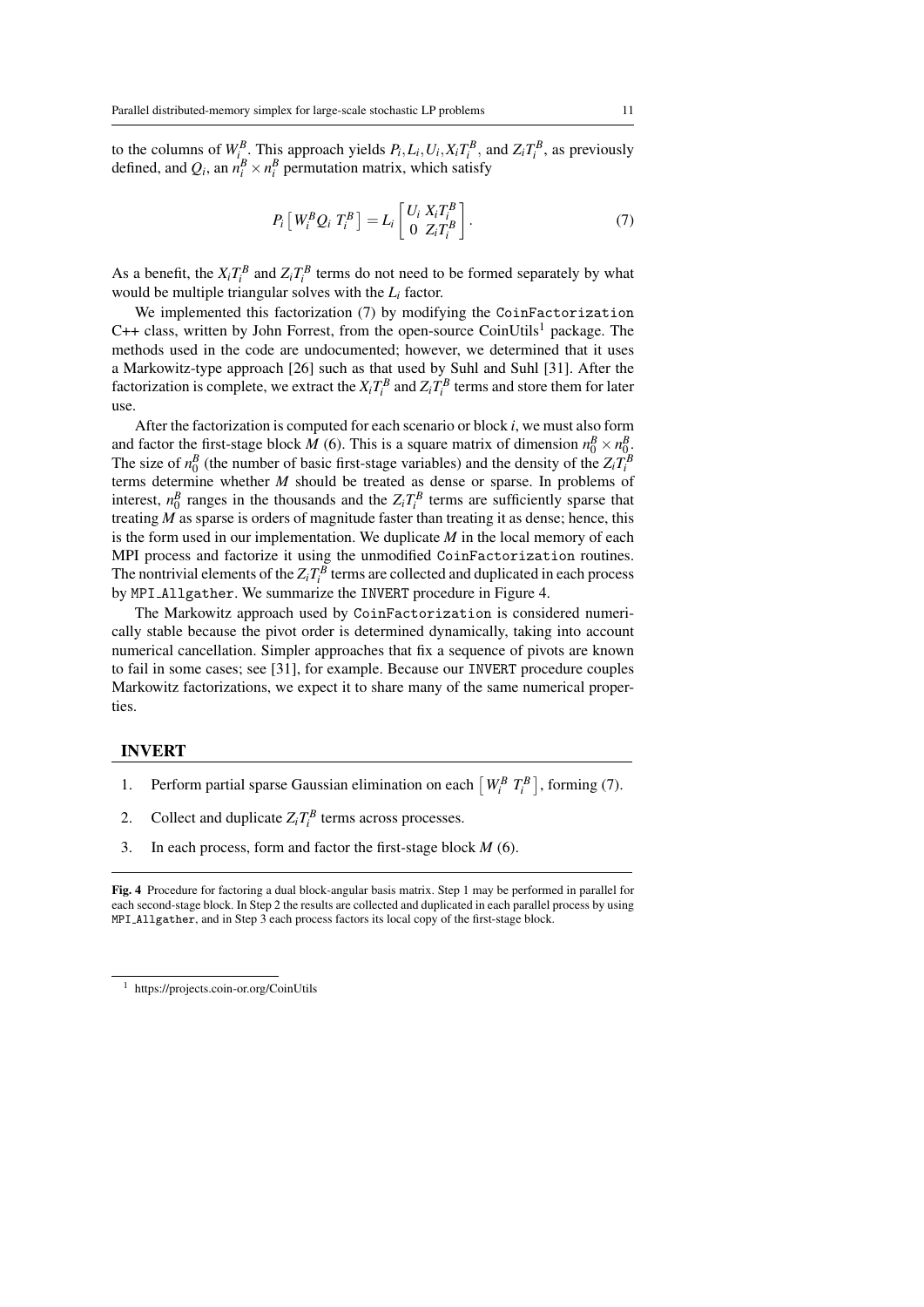## 5.3 Solving linear systems with *B*

Given  $r_0, r_1, \ldots, r_N$ , suppose we wish to solve

$$
B\begin{bmatrix} x_1 \\ x_2 \\ \vdots \\ x_N \\ x_0 \end{bmatrix} = \begin{bmatrix} r_1 \\ r_2 \\ \vdots \\ r_N \\ r_0 \end{bmatrix}
$$
 (8)

for  $x_0, x_1, \ldots, x_N$ , where the partitioning of the vectors conforms to the structure of the dual block-angular basis matrix. The linear system (8) is solved by the procedure in Figure 5, which can be derived following the mathematical developments of Section 4.

## Solving linear systems with *B*

1. Compute 
$$
\begin{bmatrix} X_ir_i \\ Z_ir_i \end{bmatrix} = G_ir_i = L_i^{-1}P_ir_i, i = 1, 2, ..., N.
$$
  
\n2. Collect  $Z_ir_i$  terms and form  $\hat{r} := \begin{bmatrix} Z_1r_1 \\ Z_2r_2 \\ \vdots \\ Z_Nr_N \\ r_0 \end{bmatrix}$  in local memory in each process.

3. In each process, solve the first-stage system  $Mx_0 = \hat{r}$ .

4. Form 
$$
q_i := X_i r_i - (X_i T_i^B) x_0, i = 1, ..., N
$$
.

5. Compute 
$$
x_i = Q_i U_i^{-1} q_i
$$
,  $i = 1, ..., N$ .

Fig. 5 Procedure to solve linear systems of the form (8) with a dual block-angular basis matrix *B* for arbitrary right-hand sides. Parallelism may be exploited within Steps 1, 4, and 5. Step 2 is a collective communication operation performed by MPI Allgather, and Step 3 is a calculation duplicated in all processes.

Efficient implementations must take advantage of sparsity, not only in the matrix factors, but also in the right-hand side vectors, exploiting *hyper-sparsity* [17], when applicable. We reused the routines from CoinFactorization for solves with the factors. These include hyper-sparse solution routines based on the original work in [11], where a symbolic phase computes the sparsity pattern of the solution vector and then a numerical phase computes only the nonzero values in the solution.

The solution procedure exhibits parallelism in the calculations that are performed per block, that is, in Steps 1, 4, and 5. An MPI Allgather communication operation is required at Step 2, and the first-stage calculation in Step 3 is duplicated, in serial in each process.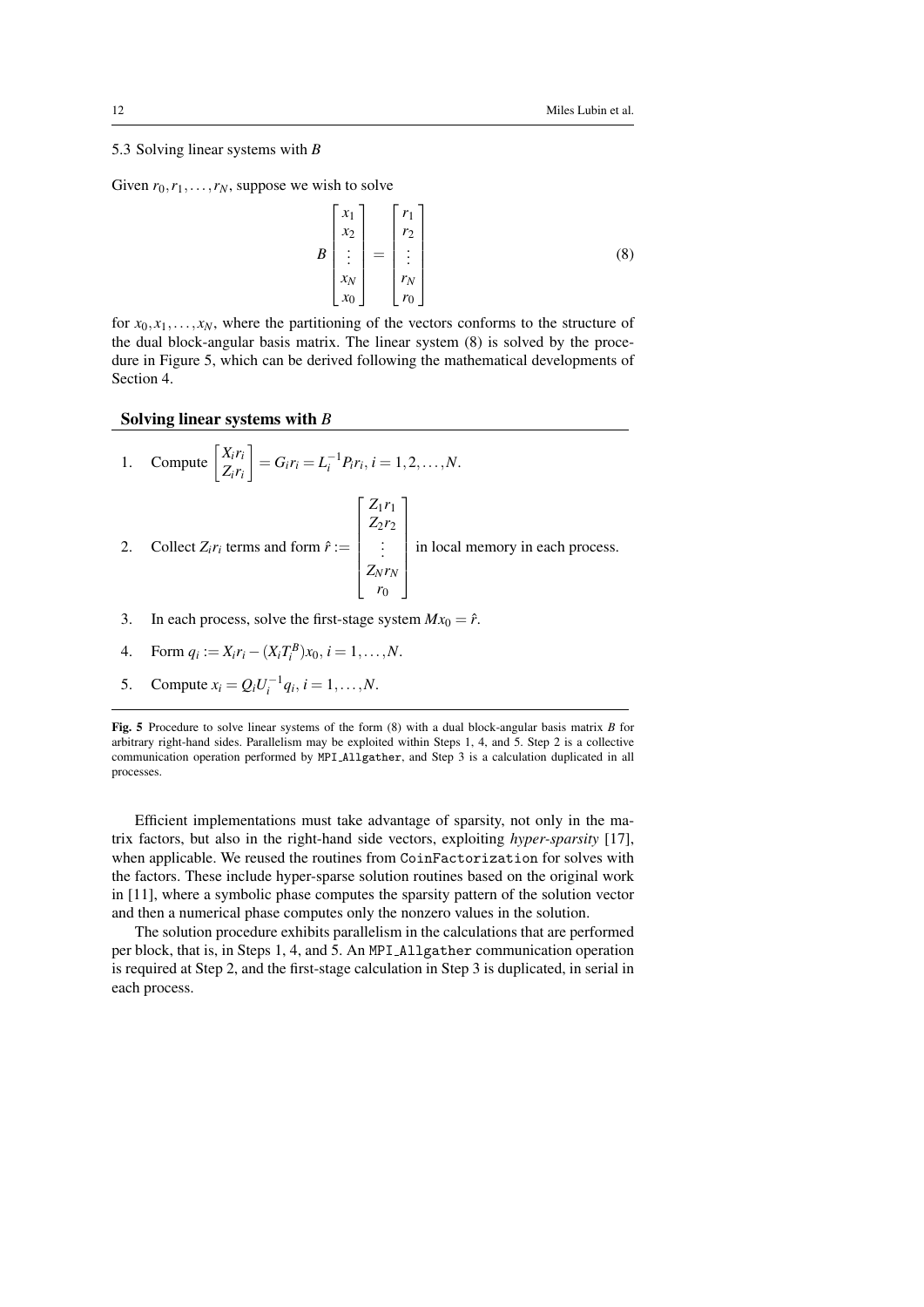This computational pattern changes somewhat when the right-hand side vector is structured, as is the case in the most common FTRAN step, which computes the pivotal column  $\hat{a}_q = B^{-1}a_q$ , where  $a_q$  is a column of the constraint matrix. If the entering column in FTRAN is from second-stage block  $j$ , then  $r_i$  has nonzero elements only for  $i = j$ . Since Step 1 is then trivial for all other second-stage blocks, it becomes a serial bottleneck. Fortunately we can expect Step 1 to be relatively inexpensive because the right-hand side will be a column from *W<sup>j</sup>* , which should have few non-zero elements. Additionally, Step 2 becomes a broadcast instead of a gather operation.

# 5.4 Solving linear systems with *B T*

Given  $r_0, r_1, \ldots, r_N$ , suppose we wish to solve

$$
B^{T} \begin{bmatrix} \pi_1 \\ \pi_2 \\ \vdots \\ \pi_N \\ \pi_0 \end{bmatrix} = \begin{bmatrix} r_1 \\ r_2 \\ \vdots \\ r_N \\ r_0 \end{bmatrix}
$$
 (9)

for  $\pi_0, \pi_1, \ldots, \pi_N$ , where the partitioning of the vectors conforms to the structure of the dual block-angular basis matrix. The linear system (9) is solved by the procedure in Figure 6.

# Solving linear systems with  $B^T$

- 1. Compute  $\alpha_i := U_i^{-T} Q_i^T r_i, i = 1, 2, ..., N$ .
- 2. Form  $q_i := (X_i T_i^B)^T \alpha_i, i = 1, 2, ..., N$ .
- 3. Reduce  $q_i$ 's, forming  $q_0 := \sum_{i=1}^{N} q_i$  in local memory in each process.

4. In each process, solve the first-stage system 
$$
M^T
$$
 
$$
\begin{bmatrix} \beta_1 \\ \vdots \\ \beta_N \\ \pi_0 \end{bmatrix} = r_0 - q_0.
$$

5. Compute  $\pi_i = G_i^T$  $\int \alpha_i$ β*i*  $\left[{}^{\phantom{T}}\right] = P_i^T L_i^{-T}$  $\int \alpha_i$ β*i*  $\Big]$ ,  $i = 1, 2, ..., N$ .

Fig. 6 Procedure to solve linear systems of the form (9) with a dual block-angular basis *B* for arbitrary right-hand sides. Parallelism may be exploited within Steps 1, 2, and 5. Step 3 is a collective communication operation performed by MPI Allreduce, and Step 4 is a calculation duplicated in all processes. Intermediate vectors  $\beta_i$  have  $m_i - n_i^B$  elements, the difference between the number of rows and columns of the  $W_i^B$  block.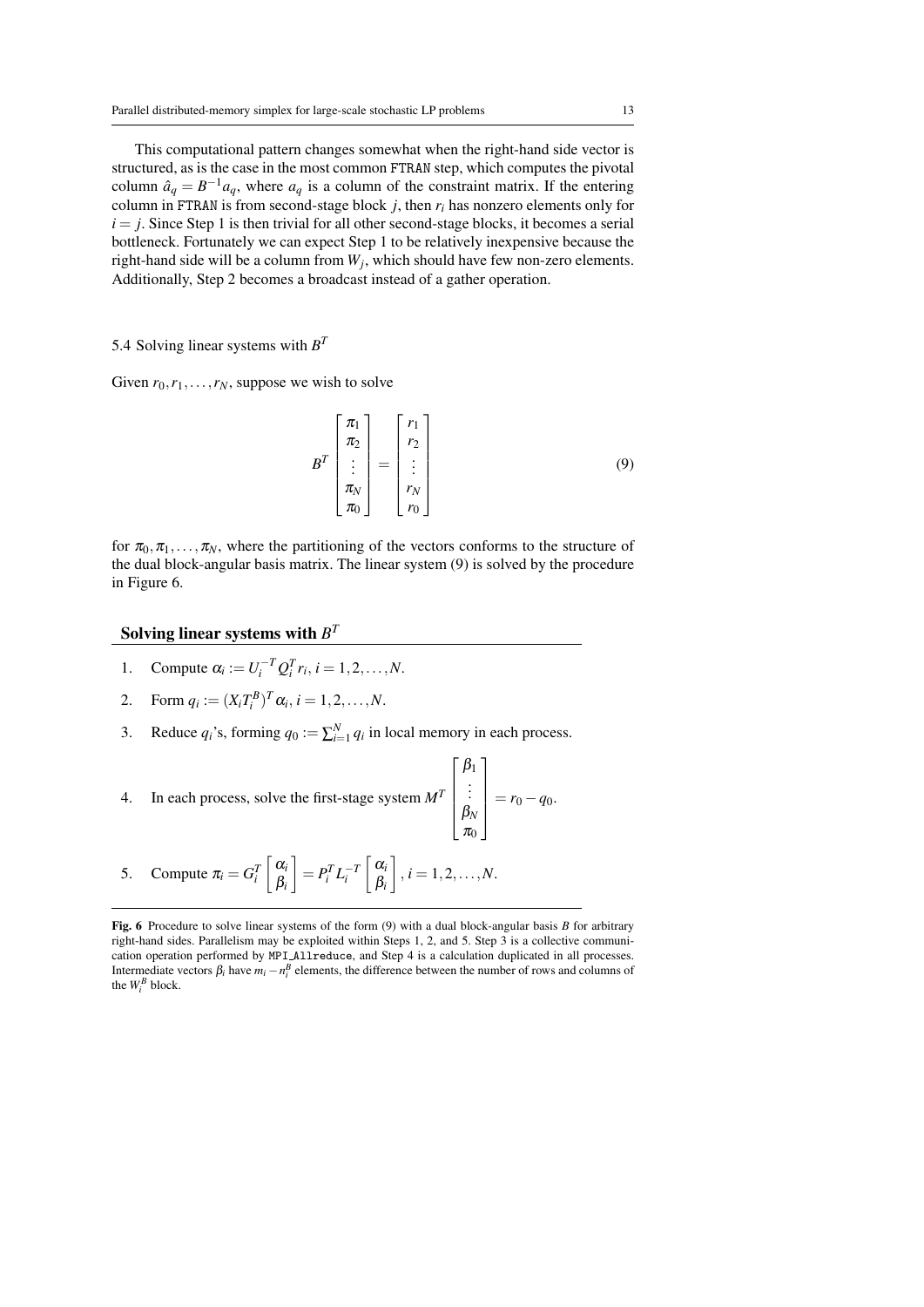Hyper-sparsity in solves with the factors is handled as previously described. Note that at Step 3 we must sum an arbitrary number of sparse vectors across MPI processes. This step is performed by using a dense buffer and MPI Allreduce, then passing through the result to build an index of the nonzero elements in  $q_0$ . The overhead of this pass-through is small compared with the overhead of the communication operation itself.

As for linear systems with *B*, there is an important special case for the most common BTRAN step in which the right-hand side to BTRAN is entirely zero except for a unit element in the position corresponding to the row/variable that has been selected to leave the basis. If a second-stage variable has been chosen to leave the basis, Steps 1 and 2 become trivial for all but the corresponding second-stage block. Fortunately, as before, we can expect these steps to be relatively inexpensive because of the sparsity of the right-hand sides. Similarly, Step 3 may be implemented as a broadcast operation instead of a reduce operation.

## 5.5 Matrix-vector product with the block-angular constraint matrix

The PRICE operation, which forms the pivotal row at every iteration, is a matrixvector product between the transpose of the nonbasic columns of the constraint matrix and the result of the BTRAN operation. Let  $W_i^N, T_i^N$ , and  $A^N$  be the nonbasic columns of  $W_i$ ,  $T_i$ , and  $A$ , respectively. Then, given  $\pi_1, \pi_2, \ldots, \pi_N, \pi_0$ , we wish to compute

$$
\begin{bmatrix} W_1^N & T_1^N \ W_2^N & T_2^N \ \vdots & \vdots & \vdots \ W_N^N & T_N^N \ A^N \end{bmatrix}^T \begin{bmatrix} \pi_1 \\ \pi_2 \\ \vdots \\ \pi_N \end{bmatrix} = \begin{bmatrix} (W_1^N)^T \pi_1 \\ (W_2^N)^T \pi_2 \\ \vdots \\ (W_N^N)^T \pi_N \\ (W_N^N)^T \pi_0 + \sum_{i=1}^N (T_i^N)^T \pi_i \end{bmatrix} . \tag{10}
$$

The procedure to compute (10) in parallel is immediately evident from the righthand side. The terms involving  $W_i^N$  and  $T_i^N$  may be computed independently by column-wise or row-wise procedures, depending on the sparsity of each  $\pi$ <sub>*i*</sub> vector. Then a reduce operation is required to form  $\sum_{i=1}^{N} (T_i^N)^T \pi_i$ .

### 5.6 Updating the inverse of the dual block-angular basis matrix

Multiple approaches exist for updating the invertible representation of the basis matrix following each iteration, in which a single column of the basis matrix is replaced. Updating the *LU* factors is generally considered the most efficient, in terms of both speed and numerical stability. Such an approach was considered but not implemented. We provide some brief thoughts on the issue, both for the interested reader and to indicate the difficulty of the task given the specialized structure of the representation of the basis inverse. The factors from the second-stage block could be updated by extending the ideas of Forrest and Tomlin [10] and Suhl and Suhl [30]. The first-stage matrix *M*, however, is significantly more difficult. With a single basis update, large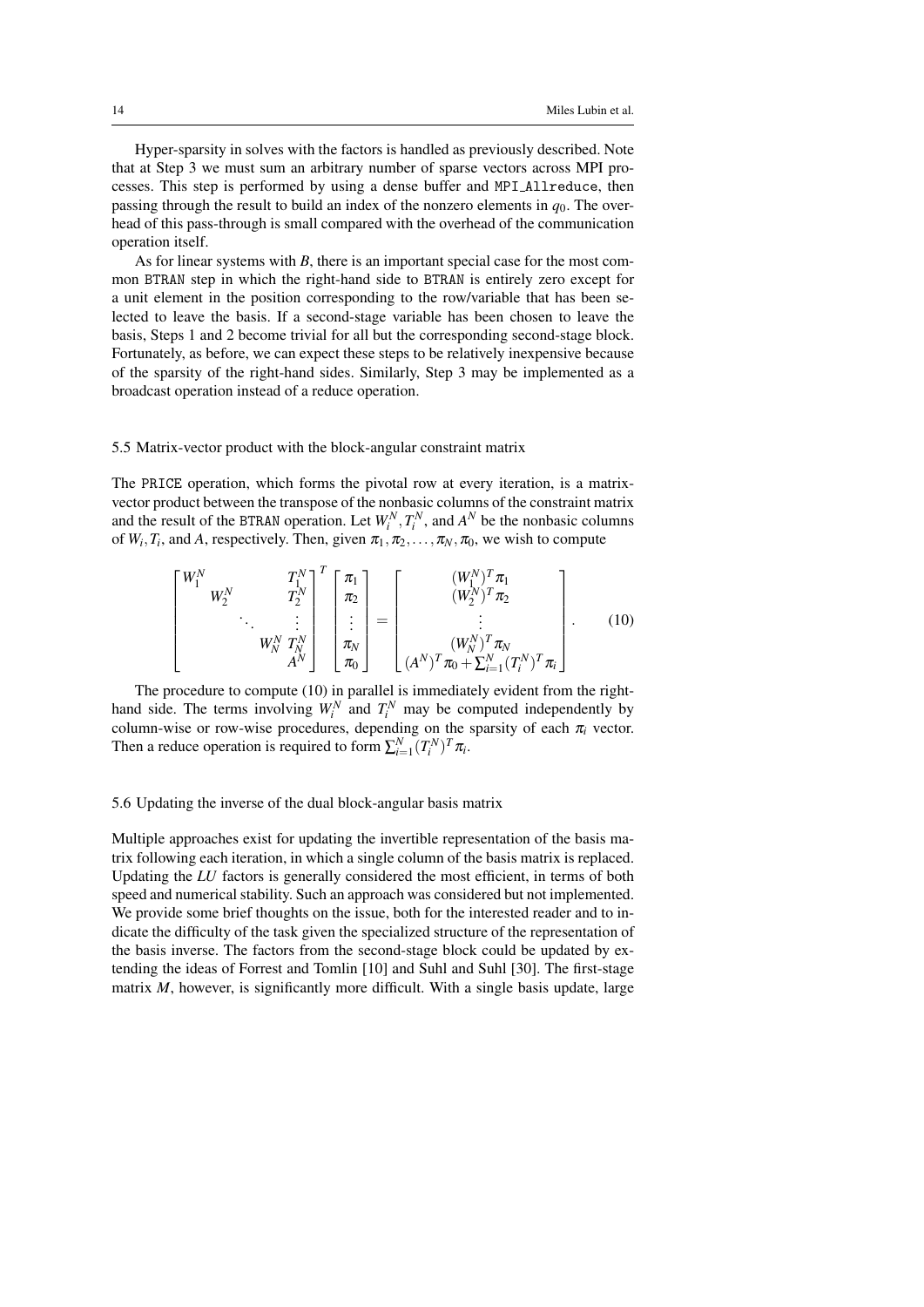blocks of elements in *M* could be changed, and the dimension of *M* could potentially increase or decrease by one. Updating this block with external Schur-complementtype updates as developed in [5] is one possibility.

Given the complexity of updating the basis factors, we first implemented productform updates, which do not require any modification of the factors. While this approach generally has larger storage requirements and can exhibit numerical instability with long sequences of updates, these downsides are mitigated by invoking INVERT more frequently. Early reinversion is triggered if numerical instability is detected. Empirically, a reinversion frequency on the order of 100 iterations performed well on the problems tested, although the optimal choice for this number depends on both the size and numerical difficulty of a given problem. Product-form updates performed sufficiently well in our tests that we decided to not implement more complex procedures at this time. We now review briefly the product-form update and then describe our parallel implementation.

## *5.6.1 Product-form update*

Suppose that a column  $a<sub>q</sub>$  replaces the *p*th column of the basis matrix *B* in the context of a general LP problem. One may verify that the new basis matrix  $\overline{B}$  may be expressed as  $\overline{B} = B(I + (\hat{a}_q - e_p)e_p^T)$ , where  $\hat{a}_q = B^{-1}a_q$  is the pivotal column computed in the FTRAN step. Let  $E = (I + (\hat{a}_q - e_p)e_p^T)^{-1}$ . Now,  $\overline{B}^{-1} = EB^{-1}$ . The *elementary transformation* ("eta") matrix *E* may be represented as  $E = (I + \eta e_p^T)$ , where  $\eta$  is a vector derived from  $\hat{a}_q$ . Given a right-hand side *x*, we have

$$
Ex = (x + x_p \eta).
$$

That is, a multiple of the  $\eta$  vector is added, and the multiple is determined by the element in the pivotal index *p*. Additionally,

$$
E^T x = x + (\eta^T x) e_p.
$$

That is, the dot product between  $\eta$  and x is added to the element in the pivotal index. After *K* iterations, one obtains a representation of the basis inverse of the form  $\overline{B}^{-1}$  =  $E_K \dots E_2 E_1 B^{-1}$ , and in transpose form,  $\overline{B}^{-T} = B^{-T} E_1^T E_2^T \dots E_K^T$ . This is the essence of the product-form update, first introduced in [6].

We introduce a small variation of this procedure for dual block-angular bases. An implicit permutation is applied with each eta matrix in order to preserve the structure of the basis (an entering variable is placed at the end of its respective block). With each  $\eta$  vector, we store both an entering index and a leaving index. We refer to the leaving index as the pivotal index.

### *5.6.2 Product-form update for parallel computation*

Consider the requirements for applying an eta matrix during FTRAN to a structured right-hand side vector with components distributed by block. If the pivotal index for the eta matrix is in a second-stage block, then the element in the pivotal index is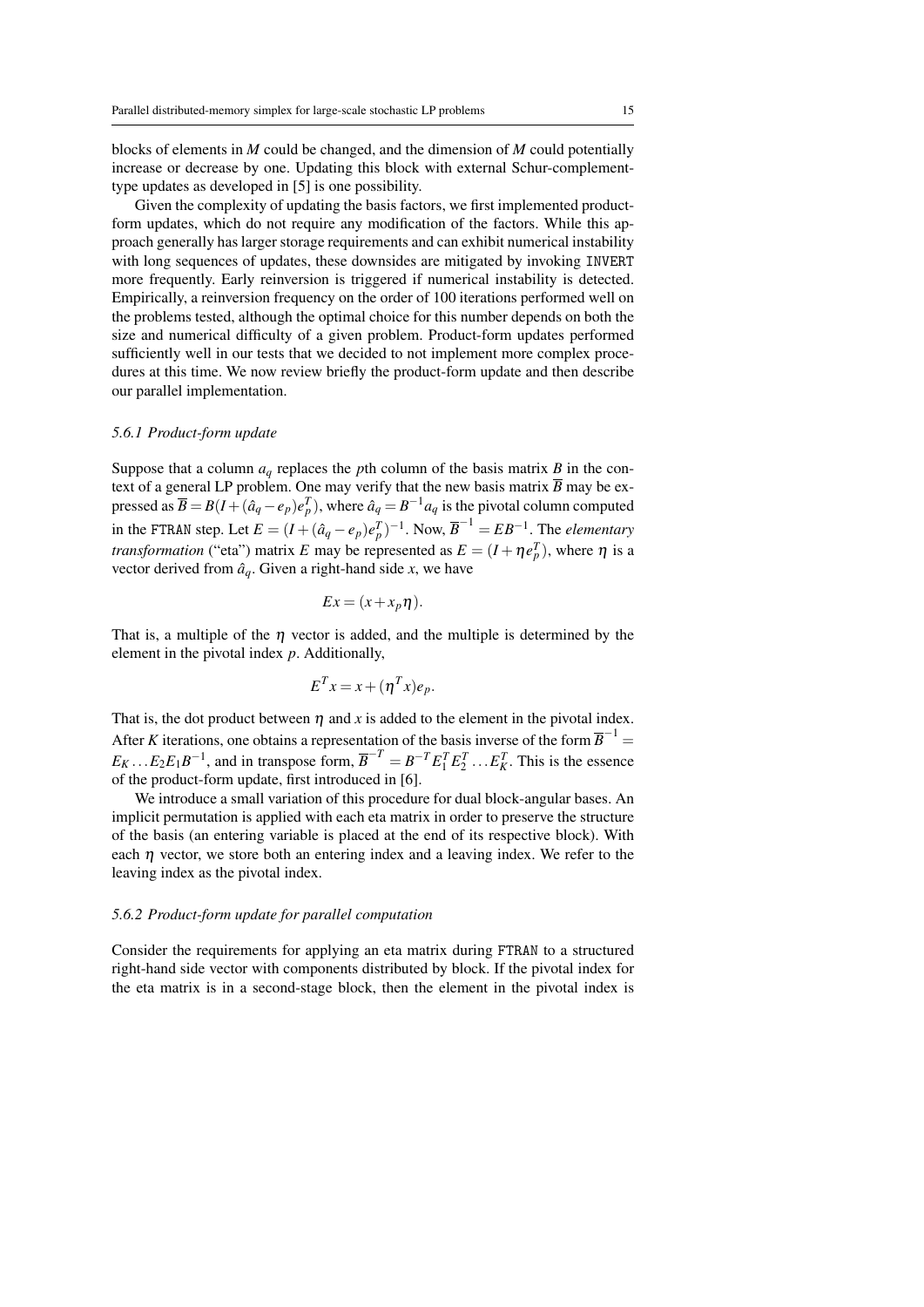stored only in one MPI process, but it is needed by all and so must be broadcast. Following this approach, one would need to perform a communication operation for each eta matrix applied. The overhead of these broadcasts, which are synchronous bottlenecks, would likely be significantly larger than the cost of the floating-point operations themselves. Instead, we implemented a procedure that, at the cost of a small amount of extra computation, requires only one communication operation to apply an arbitrary number of eta matrices. The procedure may be considered a parallel product-form update. The essence of the procedure has been used by Hall in previous work, although the details below have not been published before.

Every MPI process stores all of the pivotal components of each  $\eta$  vector, regardless of which block they belong to, in a rectangular array. After a solve with *B* is performed (as in Figure 5), MPI Allgather is called to collect the elements of the solution vector in pivotal positions. Given all the pivotal elements in both the  $\eta$ vectors and the solution vector, each process can proceed to apply the eta matrices restricted to only these elements in order to compute the sequence of multipliers. Given these multipliers, the eta matrices can then be applied to the local blocks of the entire right-hand side. The communication cost of this approach is the single communication to collect the pivotal elements in the right-hand side, as well as the cost of maintaining the pivotal components of the  $\eta$  vectors.

The rectangular array of pivotal components of each  $\eta$  vector also serves to apply eta matrices in the BTRAN operation efficiently when the right-hand side is the unit vector with a single nontrivial element in the leaving index; see Hall and McKinnon [17]. This operation requires no communication once the leaving index is known to all processes and after the rectangular array has been updated correspondingly.

### 5.7 Algorithmic refinements

In order to improve the iteration count and numerical stability, it is valuable to use a weighted edge-selection strategy in CHUZC (primal) and CHUZR (dual). In PIPS-S, the former operation uses the DEVEX scheme [19], and the latter is based on the exact steepest-edge variant of Forrest and Goldfarb [9] described in [22]. Algorithmically, weighted edge selection is a simple operation with a straightforward parallelization. Each process scans through its local variables (both the local second-stage blocks and the first-stage block) and finds the largest (weighted) local infeasibility. An MPI Allreduce communication operation then determines the largest value among all processes and returns to all processes its corresponding index.

Further contributions to improved iteration count and numerical stability come from the use of a two-pass EXPAND [12] ratio test, together with the shifting techniques described by [27] and [22]. We implement the two-pass ratio test in its canonical form, inserting the necessary MPI Allreduce operations after each pass.

### 5.8 Updating iterates

After the pivotal column and row are chosen and computed, iterate values and edge weights are updated by using the standard formulas to reflect the basis change. We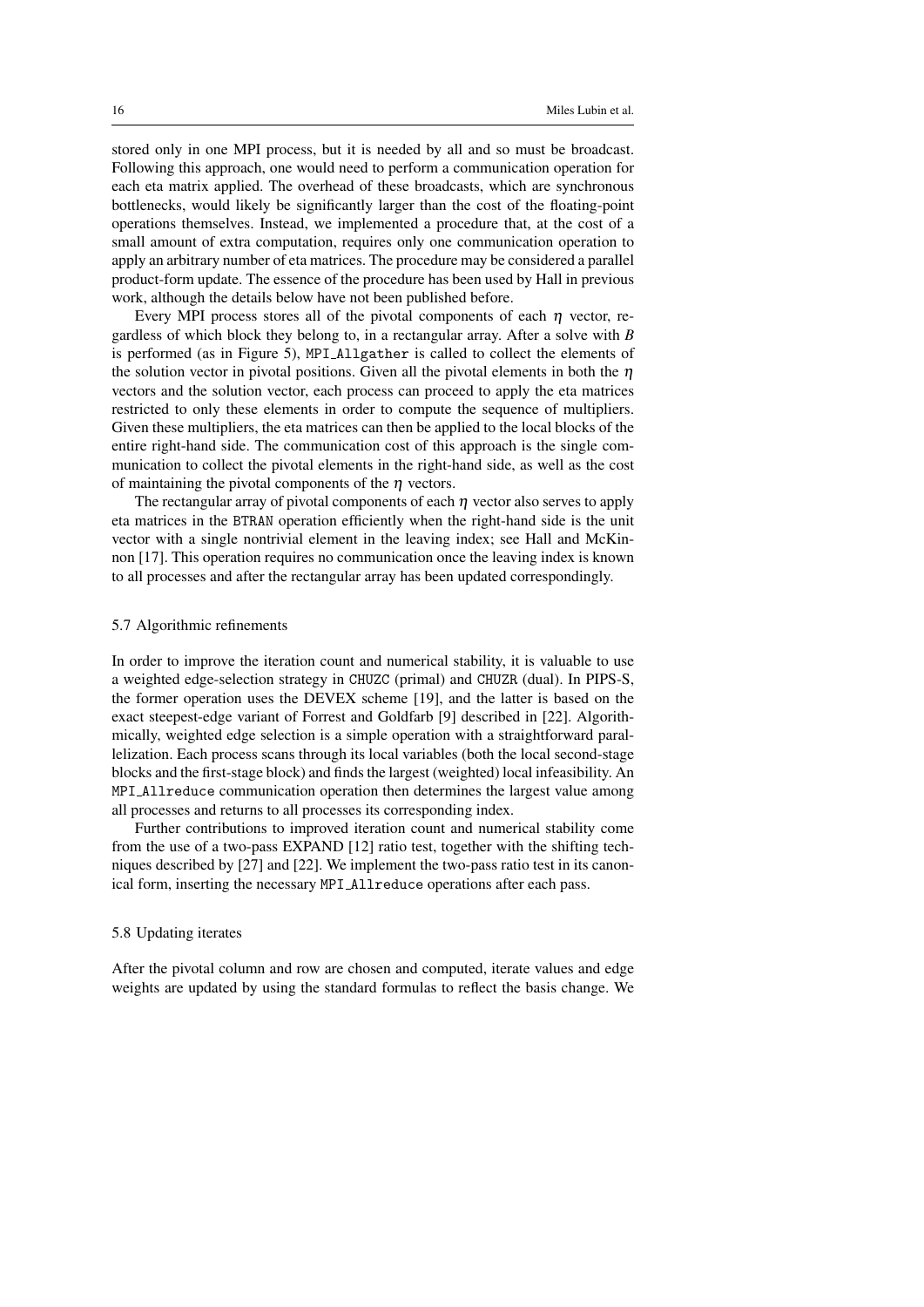note here that each MPI process already has the sections of the pivotal row and column corresponding to its local variables (both the local second-stage blocks and the first-stage block). The only communication required is a broadcast of the primal and dual step lengths by the processes that own the leaving and entering variables, respectively. If edge weights are used, the pivotal element in the simplex tableau and a dot product (reduce) are usually required as well, if not an additional linear solve.

## 6 Numerical experiments

Numerical experiments with PIPS-S were conducted on two distributed-memory architectures available at Argonne National Laboratory. *Fusion* is a 320-node cluster with an InfiniBand QDR interconnect; each node has two 2.6 GHz Xeon processors (total 8 cores). Most nodes have 36 GB of RAM, while a small number offer 96 GB of RAM. A single node of Fusion is comparable to a high-performance workstation. *Intrepid* is a Blue Gene/P (BG/P) supercomputer with 40,960 nodes with a custom high-performance interconnect. Each BG/P node, much less powerful in comparison, has a quad-core 850 MHz PowerPC processor with 2 GB of RAM.

Using the stochastic LP test problems described in Section 6.1, we present results from problems of three different scales by varying the number of scenarios in the test problems. The smallest instances considered (Section 6.2) are those that could be solved on a modern desktop computer. The next set of instances (Section 6.3) are large-scale instances that demand the use of the Fusion nodes with 96 GB of RAM to solve in serial. The largest instances considered (Section 6.4) would require up to 1 TB of RAM to solve in serial; we use the Blue Gene/P system for these. At the first two scales, we compare our solver, PIPS-S, with the highly efficient, opensource, serial simplex code  $Clp<sup>2</sup>$ . At the largest scale, no comparison is possible. These experiments aim to demonstrate both the scalability and capability of PIPS-S.

In all experiments, primal and dual feasibility tolerances of  $10^{-6}$  were used. It was verified that the optimal objective values reported in each run were equal for each instance. A reinversion frequency of 150 iterations was used in PIPS-S, with earlier reinversion triggered by numerical stability tests. Presolve and internal rescaling, important features of LP solvers that have not yet been implemented in PIPS-S, were disabled in Clp to produce a fair comparison. Otherwise, default options were used. Commercial solvers were unavailable for testing on the Fusion cluster because of licensing constraints. The number of cores reported used corresponds to the total number of MPI processes.

### 6.1 Test problems

We take two two-stage stochastic LP test problems from the stochastic programming literature as well as two stochastic power-grid problems of interest to the authors. Table 1 lists the problems and their dimensions. "Storm" and "SSN" were used by

<sup>2</sup> https://projects.coin-or.org/Clp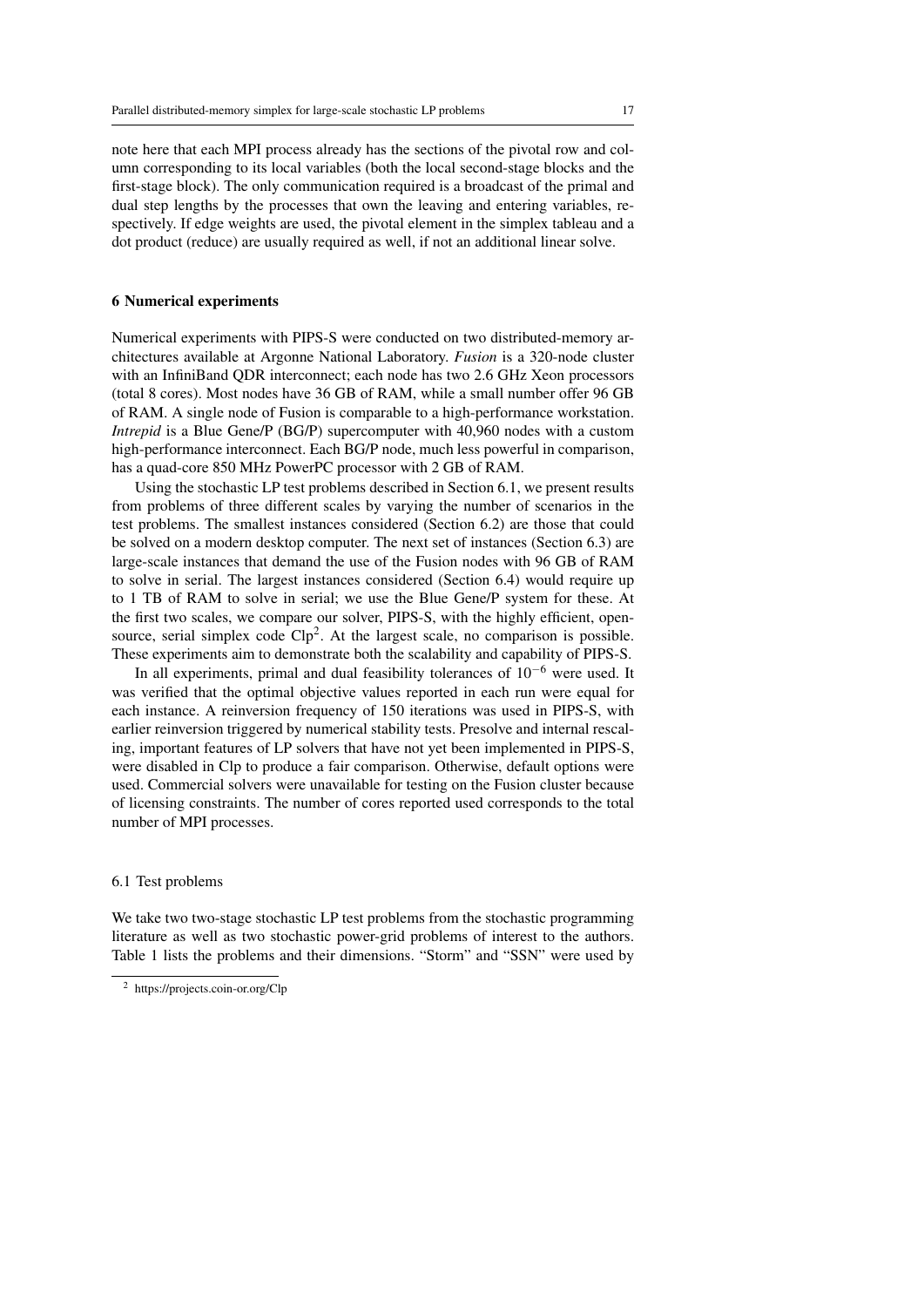| Test       | 1st Stage |          | 2nd-Stage Scenario |         | Nonzero Elements |         |       |
|------------|-----------|----------|--------------------|---------|------------------|---------|-------|
| Problem    | Vars.     | Cons.    | Vars.              | Cons.   |                  | W,      | T,    |
| Storm      | 121       | 185      | 1.259              | 528     | 696              | 3.220   | 121   |
| <b>SSN</b> | 89        |          | 706                | 175     | 89               | 2.284   | 89    |
| UC12       | 3.132     | $\Omega$ | 56.532             | 59.436  | $\theta$         | 163.839 | 3.132 |
| UC24       | 6.264     | 0        | 113.064            | 118.872 | $\theta$         | 327.939 | 6.264 |

Table 1 Dimensions of stochastic LP test problems.

Linderoth and Wright [24] and are publicly available in SMPS format<sup>3</sup>. We refer the reader to [24] for a description of these problems. Scenarios were generated by simple Monte-Carlo sampling.

The "UC12" and "UC24" problems are *stochastic unit commitment* problems developed at Argonne National Laboratory by Victor Zavala. See [25] for details of a *stochastic economic dispatch* model with similar structure. The problems aim to choose optimal on/off schedules for generators on the power grid of the state of Illinois over a 12-hour and 24-hour horizon, respectively. The stochasticity considered is that of the availability of wind-generated electricity, which can be highly variable. In practice each scenario would be the result of a weather simulation. For testing purposes only, we generate these scenarios by normal perturbations. Each second-stage scenario incorporates (direct-current) transmission constraints corresponding to the physical power grid, and so these scenarios become very large. We consider the LP relaxations, in the context of what would be required in order to solve these problems using a branch-and-bound approach.

In these test problems, only the right-hand side vectors  $b_1, b_2, \ldots, b_N$  vary per scenario; the matrices  $T_i$  and  $W_i$  are identical for each scenario. This special structure, common in practice, is not currently exploited by PIPS-S.

## 6.2 Solution *from scratch*

We first consider instances that could be solved on a modern desktop *from scratch*, that is, from an all-slack starting basis. These instances, with 1-10 million total variables, could be considered large scale because they take many hours to solve in serial, although they are well within the capabilities of modern simplex codes. These tests serve both to compare the serial efficiency of PIPS-S with that of a modern simplex code and to investigate the potential for parallel speedup on problems of this size. The results are presented in Table 2.

We observe that Clp is faster than PIPS-S in serial on all instances; however, the total number of iterations performed by PIPS-S is consistent with the number of iterations performed by Clp, empirically confirming our implementation of pricing strategies. Significant parallel speedups are observed in all cases, and PIPS-S is 5 and 8 times faster than Clp for SSN and Storm respectively when using four nodes (32 cores). Parallel speedups obtained on the UC12 and UC24 instances are smaller,

http://pages.cs.wisc.edu/~swright/stochastic/sampling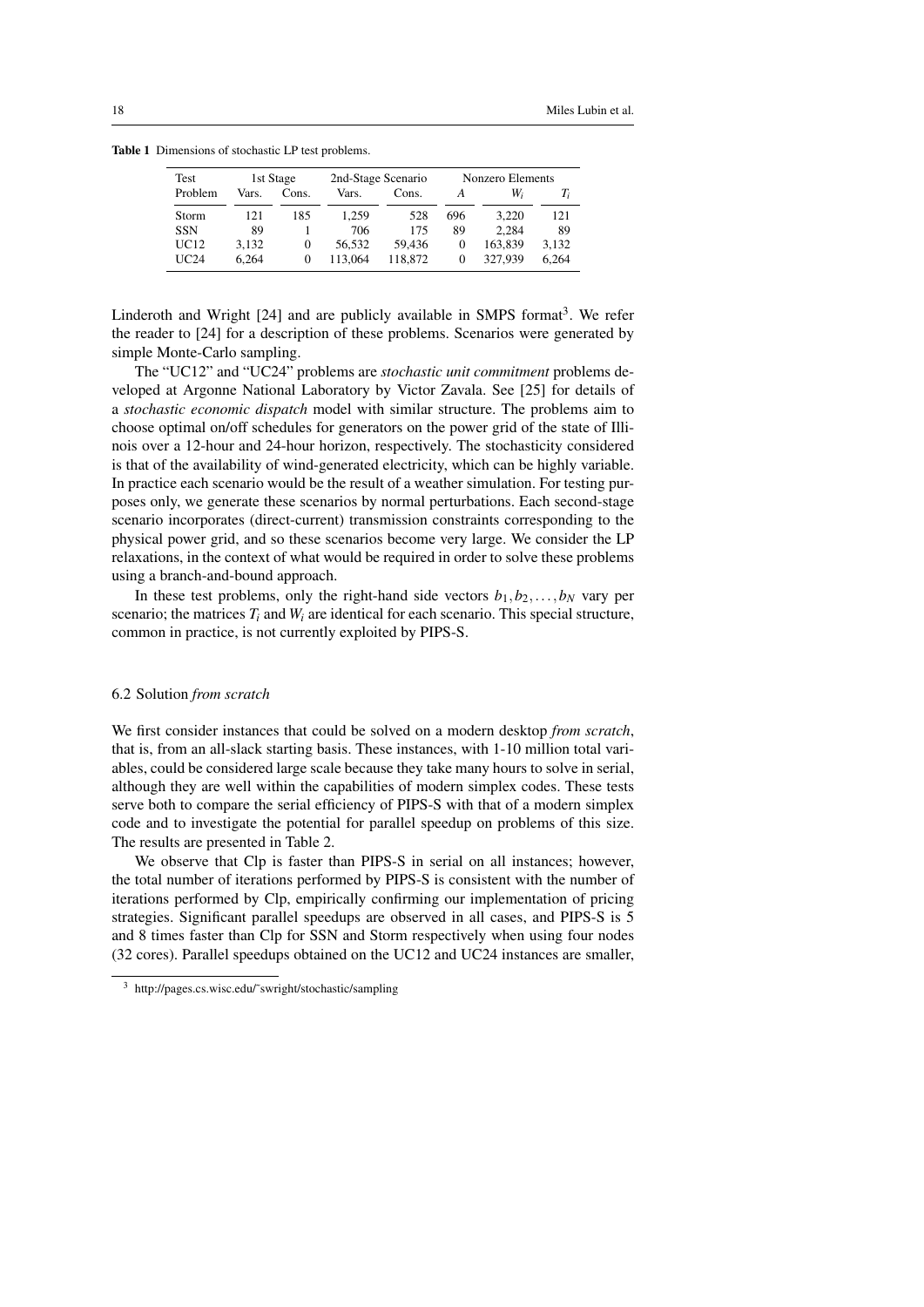| Test<br>Problem | Solver               | <b>Nodes</b>            | Cores          | Iterations | Solution<br>Time (Sec.) | Iter./<br>Sec. |
|-----------------|----------------------|-------------------------|----------------|------------|-------------------------|----------------|
| <b>Storm</b>    | Clp                  | $\mathbf{1}$            | $\mathbf{1}$   | 6,706,401  | 133,047                 | 50.4           |
|                 | PIPS-S               | $\mathbf{1}$            | $\mathbf{1}$   | 6,353,593  | 385,825                 | 16.5           |
|                 | Ħ                    | 1                       | $\overline{4}$ | 6,357,445  | 108,517                 | 58.6           |
|                 | Ħ                    | 1                       | 8              | 6,343,352  | 52,948                  | 119.8          |
|                 | Ħ                    | $\overline{c}$          | 16             | 6,351,493  | 28,288                  | 224.5          |
|                 | $\blacksquare$       | $\overline{4}$          | 32             | 6,347,643  | 15,667                  | 405.2          |
| <b>SSN</b>      | $_{\rm Clp}$         | 1                       | 1              | 1,175,282  | 12,619                  | 93.1           |
|                 | PIPS-S               | $\mathbf{1}$            | 1              | 1,025,279  | 58,425                  | 17.5           |
|                 | $^{\prime}$          | 1                       | $\overline{4}$ | 1,062,776  | 16,511                  | 64.4           |
|                 | Ħ                    | 1                       | 8              | 1,055,422  | 7,788                   | 135.5          |
|                 | $\blacksquare$       | $\overline{c}$          | 16             | 1,051,860  | 3,865                   | 272.1          |
|                 | Ħ                    | $\overline{\mathbf{4}}$ | 32             | 1,046,840  | 1,931                   | 542.1          |
| <b>UC12</b>     | Clp                  | 1                       | 1              | 2,474,175  | 39,722                  | 62.3           |
|                 | PIPS-S               | 1                       | 1              | 1,968,400  | 236,219                 | 8.3            |
|                 | Ħ                    | 1                       | $\overline{4}$ | 2,044,673  | 86,834                  | 23.5           |
|                 | $\blacksquare$       | $\mathbf{1}$            | 8              | 1,987,608  | 39,033                  | 50.9           |
|                 | $\blacksquare$       | $\overline{c}$          | 16             | 2,063,507  | 27,902                  | 74.0           |
|                 | п                    | $\overline{4}$          | 32             | 2,036,306  | 16,255                  | 125.3          |
| <b>UC24</b>     | $\operatorname{Clp}$ | 1                       | $\mathbf{1}$   | 2,441,374  | 41,708                  | 58.5           |
|                 | PIPS-S               | $\mathbf{1}$            | 1              | 2,142,962  | 543,272                 | 3.9            |
|                 | п                    | 1                       | $\overline{4}$ | 2,204,729  | 182,370                 | 12.1           |
|                 | п                    | 1                       | 8              | 2,253,199  | 101,893                 | 22.1           |
|                 | п                    | $\overline{c}$          | 16             | 2,270,728  | 60,887                  | 37.3           |

Table 2 Solves from scratch (all-slack basis) using dual simplex. Storm instance has 8,192 scenarios, 10,313,849 variables, and 4,325,561 constraints. SSN instance has 8,192 scenarios, 5,783,651 variables, and 1,433,601 constraints. UC12 instance has 32 scenarios, 1,812,156 variables, and 1,901,952 constraints. UC24 instance has 16 scenarios, 1,815,288 variables, and 1,901,952 constraints. Runs performed on nodes of the Fusion cluster.

possibly because of the smaller number of scenarios and the larger dimensions of the first stage.

## 6.3 Larger instances with advanced starts

We next consider larger instances with 20-40 million total variables. The high-memory nodes of the Fusion cluster with 96 GB of RAM were required for these tests. Given the long times to solution for the smaller instances solved in the previous section, it is impractical to solve these larger instances from scratch. Instead, we consider using advanced or near-optimal starting bases in two different contexts. In Section 6.3.1 we generate starting bases by taking advantage of the structure of the problem. In Section 6.3.2 we attempt to simulate the problems solved by dual simplex inside a branch-and-bound node.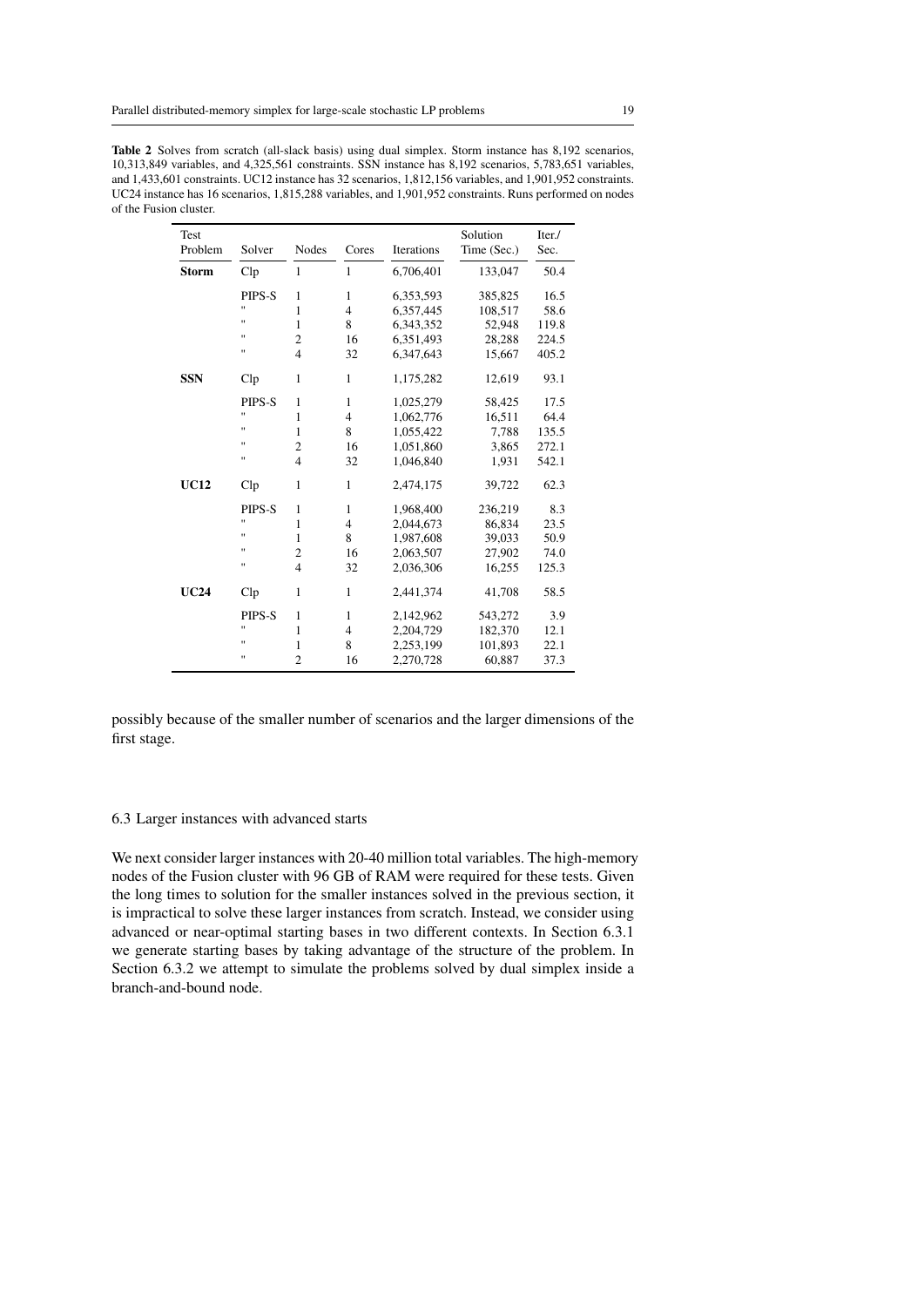## *6.3.1 Advanced starts from exploiting structure*

We provide a minimal description of an approach we developed for generating advanced starting bases to solve extensive-form LPs. Given an extensive-form LP with a set of scenarios  $\{1,\ldots,N\}$ , fix a subset of the scenarios  $S \subset \{1,\ldots,N\}$ , and solve the extensive-form LP corresponding to *S*. Given the first-stage solution  $\hat{x}_0$  for this subset of scenarios, for  $i \in \{1, ..., N\} \setminus S$  solve the second-stage problem

$$
\min c_i x_i \text{ s.t. } W_i x_i = b_i - T_i \hat{x}_0, x_i \ge 0. \qquad \text{LP2}(i, \hat{x}_0)
$$

Then, concatenate the optimal bases from the extensive-form LP for *S* with those of LP2(*i*,  $\hat{x}_0$ ). For some *i*, LP2(*i*,  $\hat{x}_0$ ) may be infeasible. If this situation occurs, one may take a slack basis or, if *W<sup>i</sup>* does not vary per scenario, use the optimal basis from another subproblem. It may be shown that this procedure produces a valid (but potentially infeasible) basis for the original extensive-form LP. If all  $LP2(i, \hat{x}_0)$  problems are feasible, then this basis is in fact primal feasible (and so is appropriate for primal simplex). We call this procedure *stochastic basis bootstrapping*, because one uses the solution to a smaller problem to "bootstrap" or warm-start the solution of a larger problem; this has no relationship to the common usage of the term bootstrapping in the field of statistics. A more detailed description and investigation of this procedure are warranted but are beyond the scope of this paper.

In the following tests, we consider these advanced starting bases as given. The time to generate the starting basis is not included in the execution times; these two times are typically of the same order of magnitude. Results with the Storm and SSN problems are given in Table 3. These two problems have the property that all secondstage subproblems are feasible, and so the starting basis is primal feasible. We apply this approach to the UC12 problem in Section 6.4.

Clp remains faster in serial than PIPS-S on these instances, although by a smaller factor than before. The parallel scalability of PIPS-S is almost ideal (>90% parallel efficiency) up to 4 nodes (32 cores) and continues to scale well up to 16 nodes (128 cores). Scaling from 16 nodes to 32 nodes is poor. On 16 nodes, the iteration speed of PIPS-S is nearly 100x that of Clp for Storm and 70x that of Clp for SSN. A curious instance of *superlinear* scaling is observed within a single node. This could be caused by properties of the memory hierarchy (e.g. processor cache size).

We observe that the advanced starting bases are indeed near-optimal, particularly for Storm, where approximately ten thousand iterations are required to solve a problem with 41 million variables.

### *6.3.2 Dual simplex inside branch and bound*

The dual simplex method is generally used inside branch-and-bound algorithms because the optimal basis obtained at the parent node remains dual feasible after variable bounds are changed.

For the UC12 and UC24 problems, we obtained optimal bases for the LP relaxation and then selected three binary variables to fix to zero. Because of the nature of the model, the subproblems resulting from fixing variables to one typically require very few iterations, and these problems are not considered because the initial INVERT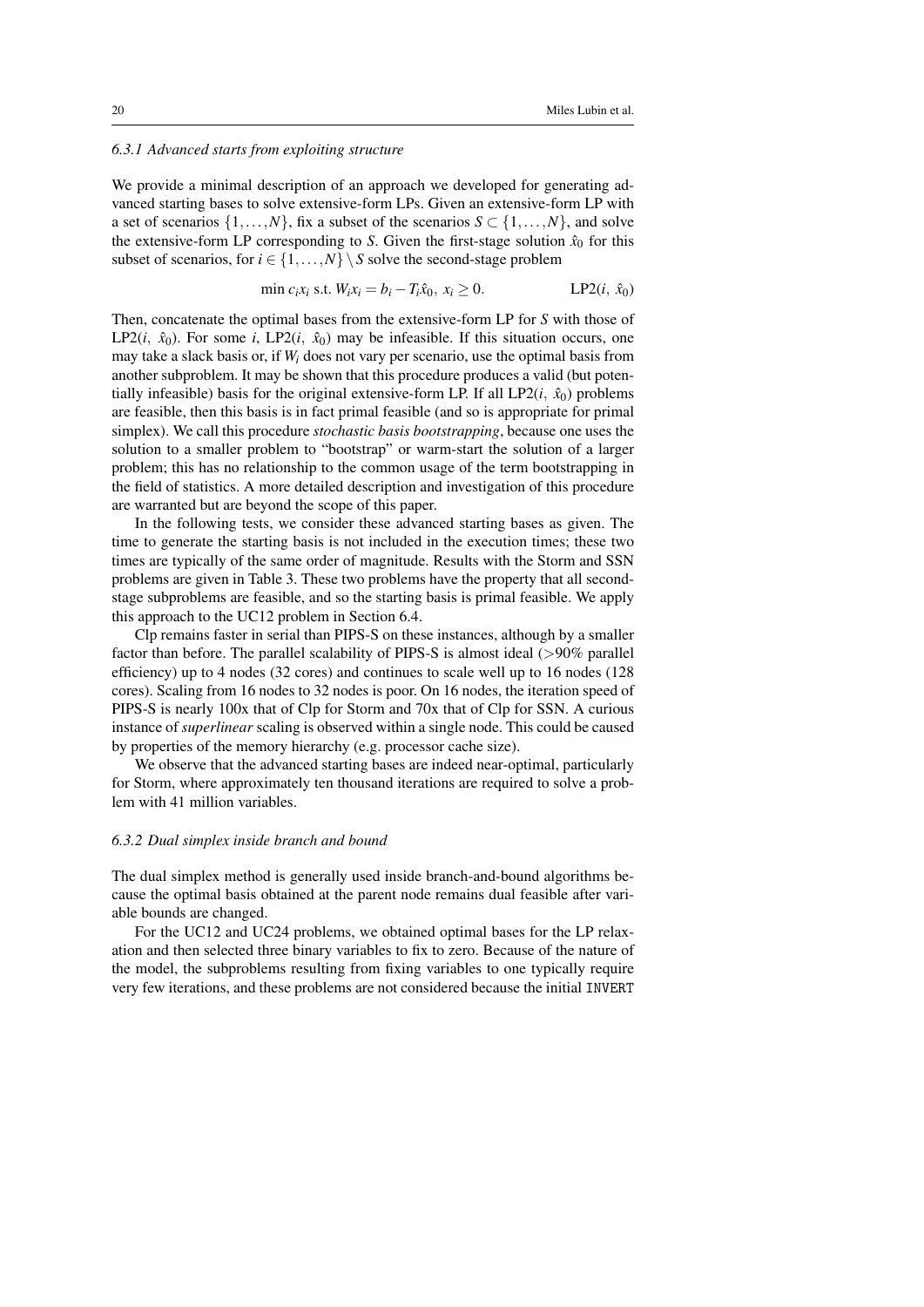| Test<br>Problem | Solver             | <b>Nodes</b>   | Cores          | Iterations | Solution<br>Time (Sec.) | Iter./<br>Sec. |
|-----------------|--------------------|----------------|----------------|------------|-------------------------|----------------|
| Storm           | Clp                | $1*$           | 1              | 16,247     | 7537                    | 2.2            |
|                 | PIPS-S             | $1*$           | $\mathbf{1}$   | 9,026      | 7184                    | 1.3            |
|                 | $^{\prime\prime}$  | $1*$           | $\overline{4}$ | 6,598      | 662                     | 10.0           |
|                 | 11                 | $1*$           | 8              | 10,899     | 486                     | 22.4           |
|                 | 11                 | $2*$           | 16             | 6,519      | 137                     | 47.6           |
|                 | 11                 | $\overline{4}$ | 32             | 5,776      | 61.5                    | 93.9           |
|                 | 11                 | 8              | 64             | 7,509      | 47.3                    | 158.8          |
|                 | 11                 | 16             | 128            | 7,691      | 35.5                    | 216.6          |
|                 | 11                 | 32             | 256            | 6,572      | 25.2                    | 260.4          |
| <b>SSN</b>      | Clp                | $1*$           | $\mathbf{1}$   | 99,303     | 50,737                  | 2.0            |
|                 | PIPS-S             | $1*$           | $\mathbf{1}$   | 353,354    | 427,648                 | 0.8            |
|                 | $^{\prime\prime}$  | $1*$           | $\overline{4}$ | 239,882    | 58,621                  | 4.1            |
|                 | $\pmb{\mathsf{H}}$ | $1*$           | 8              | 235,039    | 22,485                  | 10.5           |
|                 | 11                 | 2              | 16             | 219,050    | 9,550                   | 22.9           |
|                 | 11                 | $\overline{4}$ | 32             | 193,565    | 4,134                   | 46.8           |
|                 | 11                 | 8              | 64             | 219,560    | 2,365                   | 92.8           |
|                 | 11                 | 16             | 128            | 212,269    | 1,481                   | 143.3          |
|                 | 11                 | 32             | 256            | 200,979    | 1,117                   | 180.0          |

Table 3 Solves from advanced starting bases using primal simplex. Both instances have 32,768 scenarios. Starting bases were generated by using a subset of 16,386 scenarios. Storm instance has 41,255,033 variables and 17,301,689 constraints. SSN instance has 23,134,297 variables and 5,734,401 constraints. Runs performed on nodes of Fusion cluster. Asterisk indicates that high-memory nodes were required.

operation, which may not required in a real branch-and-bound setting, dominates their execution time. For each of the three variables chosen, all subproblems were (primal) feasible. These subproblems are intended to simulate the work performed inside a branch-and-bound node, with the aim of both investigating parallel scalability and indicating how many simplex iterations may be needed for such problems. The results are presented in Table 4.

For UC12 and UC24, we obtain 71% and 81% scaling efficiency, respectively, up to 4 nodes (32 cores) and approximately 50% scaling efficiency on both instances up to 16 nodes (128 cores). On 16 nodes, the iteration speed of PIPS-S is slightly over 25x that of Clp. PIPS-S requires fewer iterations than Clp on these problems, although we do not claim any general advantage. Comparing solution times, we observe relative speedups of over 100x in some cases.

These results, while inconclusive because only three subproblems were considered, suggest that with sufficient resources, branch-and-bound subproblems for these instances may be solved in minutes instead of hours. With these same resources, a parallel branch-and-bound approach is also possible; however, for instances of the sizes considered it will likely be necessary to distribute the subproblems to some extent because of memory constraints.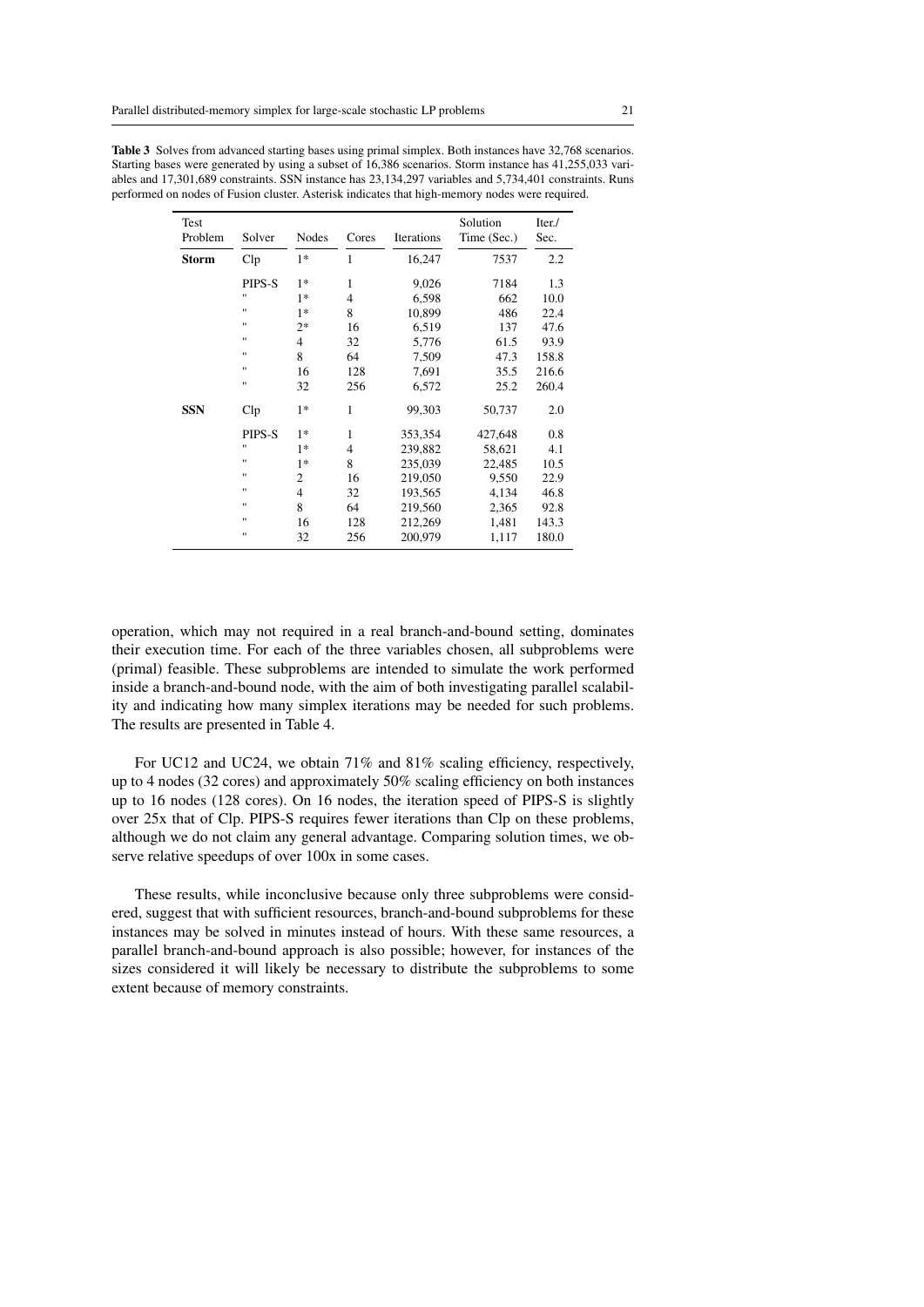| Test<br>Problem | Solver            | <b>Nodes</b>   | Cores        | Iterations          | <b>Solution Time</b><br>(Sec.) | Avg.<br>Iter./Sec |
|-----------------|-------------------|----------------|--------------|---------------------|--------------------------------|-------------------|
|                 |                   |                |              |                     |                                |                   |
| <b>UC12</b>     | $_{\rm Clp}$      | $1*$           | 1            | 10,370/13,495/5,888 | 15,205/19,782/ 7,022           | 0.73              |
|                 | PIPS-S            | $1*$           | 1            | 5,030/ 6,734/4,454  | 14,033/20,762/12,749           | 0.34              |
|                 | 11                | $1*$           | 8            | 5,031/ 6,793/4,454  | 1,963/ 2,955/ 1,788            | 2.5               |
|                 | $^{\prime\prime}$ | $2*$           | 16           | 5,031/ 6,794/4,451  | 1,015/ 1,537/<br>929           | 4.7               |
|                 | $^{\prime\prime}$ | $\overline{4}$ | 32           | 5,031/ 6,738/4,454  | 548/<br>810/<br>503            | 8.8               |
|                 | $^{\prime\prime}$ | 8              | 64           | 5.031/ 6.738/4.454  | 321/<br>476/<br>300            | 14.9              |
|                 | 11                | 16             | 128          | 5,031/ 6,793/4,454  | 214<br>226/<br>346/            | 20.9              |
|                 | $^{\prime\prime}$ | 32             | 256          | 5,031/ 6,794/4,454  | 169<br>180/<br>296/            | 25.8              |
| <b>UC24</b>     | $_{\rm Clp}$      | $1*$           | $\mathbf{1}$ | 5,813/ 9,386/2,909  | 6,818/10,815/3,280             | 0.87              |
|                 | PIPS-S            | $1*$           | 1            | 3,035/ 2,240/2,272  | 8,031/ 6,049/ 6,841            | 0.36              |
|                 | 11                | $1*$           | 8            | 3,035/ 2,230/2,271  | 855/1,043<br>1,247/            | 2.4               |
|                 | 11                | $2*$           | 16           | 3,035/ 2,230/2,272  | 675/<br>487/<br>565            | 4.4               |
|                 | $^{\prime\prime}$ | $\overline{4}$ | 32           | 3,035/ 2,230/2,271  | 300<br>358/<br>257/            | 8.2               |
|                 | 11                | 8              | 64           | 3,035/ 2,230/2,270  | 198/<br>143/<br>170            | 14.8              |
|                 | 11                | 16             | 128          | 3,035/ 2,230/2,272  | 111<br>90/<br>125/             | 23.2              |
|                 | $^{\prime\prime}$ | 32             | 256          | 3,035/2,230/2,272   | 101/<br>71/<br>92              | 28.7              |

Table 4 Iteration counts and solution times for three reoptimization problems intended to simulate the work performed at a branch-and-bound node. UC12 instance has 512 scenarios, 28,947,516 variables, and 30,431,232 constraints. UC24 instance has 256 scenarios, 28,950,648 variables, and 30,431,232 constraints. Runs performed on Fusion cluster. Asterisk indicates that high-memory nodes were required.

6.4 Very large instance

We report here on the solution of a very large instance, UC12 with 8,192 scenarios. This instance has 463,113,276 variables and 486,899,712 constraints. An advanced starting basis was generated from 4,096 scenarios, not included in the execution time. Results are reported in Table 5 for a range of node counts using a Blue Gene/P system. This problem requires approximately 1 TB of RAM to solve, requiring a minimum of 512 Blue Gene nodes; however, results are only available for runs with 1,024 nodes or more because of execution time limits. While scaling performance is poor on these large numbers of nodes, this test demonstrates the capability of PIPS-S to solve instances considered far too large to solve today with commercial solvers.

Table 5 Iteration counts and solution times for UC12 with 8,192 scenarios. Starting basis was generated by using a subset of 4,096 scenarios. Runs performed on *Intrepid* Blue Gene/P system using PIPS-S.

| Nodes | Cores | Iterations | Solution<br>Time (Hr.) | Iter./<br>Sec. |
|-------|-------|------------|------------------------|----------------|
| 1.024 | 2.048 | 82.638     | 6.14                   | 3.74           |
| 2.048 | 4.096 | 75.732     | 5.03                   | 4.18           |
| 4.096 | 8.192 | 86,439     | 4.67                   | 5.14           |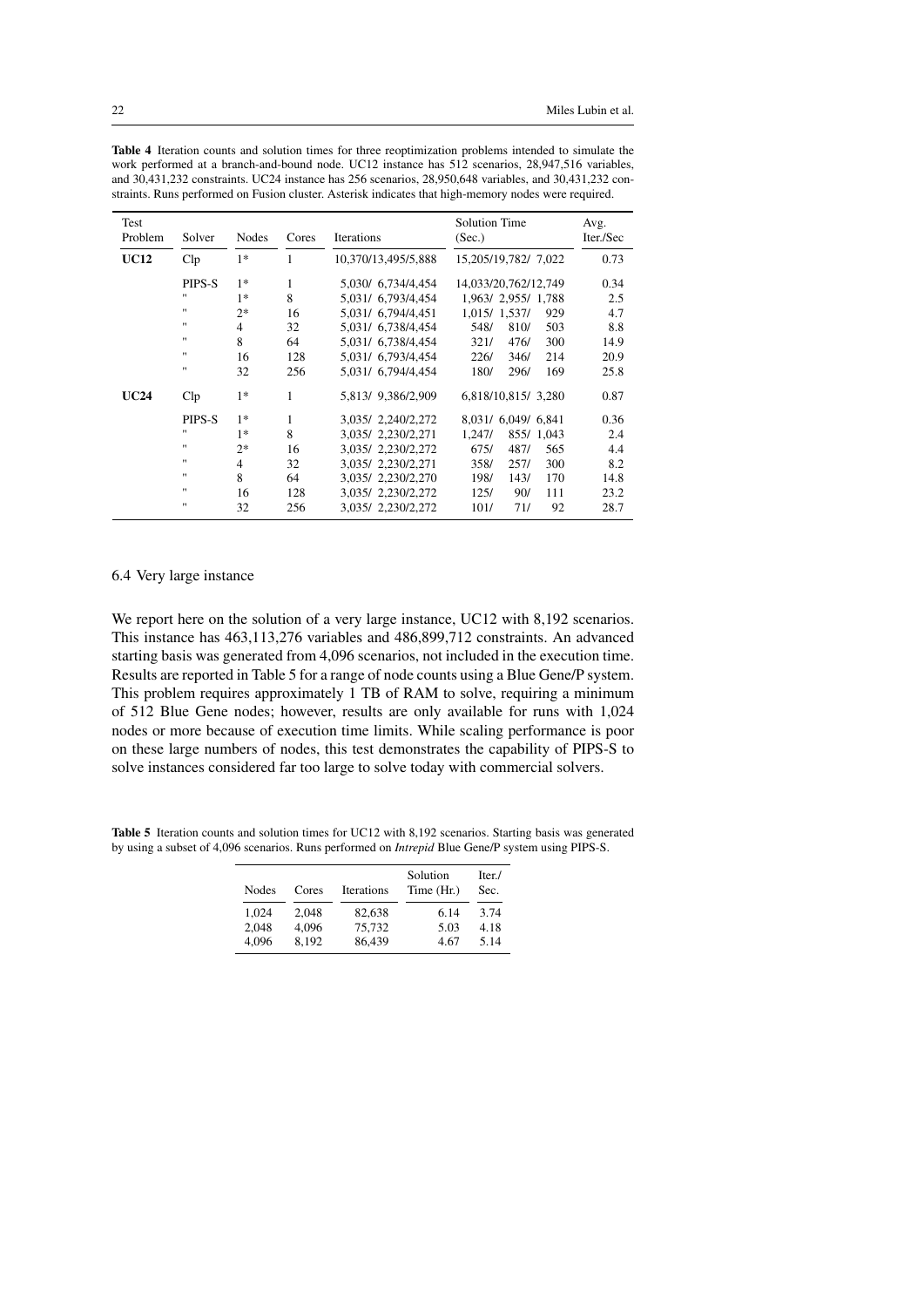### 6.5 Performance analysis

For a given operation in the simplex algorithm, a simple model of its *ideal* execution time on *P* processes is

$$
\frac{1}{P} \sum_{i=1}^{P} t_p + t_0,\tag{11}
$$

where  $t_p$  is the time spent by process  $p$  on its local second-stage calculations and  $t_0$  is the time spent on first-stage calculations. A more realistic, but still imperfect, model is

$$
\max_{p} \{t_p\} + c + t_0,\tag{12}
$$

where *c* is the cost of communication.

The magnitude of the *load imbalance*, defined as  $\max_{p} \{t_p\} - \frac{1}{P} \sum_{i=1}^{P} t_p$ , and the cost of communication explain the deviation between the observed execution time and the ideal execution time, whereas the magnitude of the serial bottleneck  $t_0$  determines the algorithmic limit of scalability according to Amdahl's law [1]. Evaluating the relative impacts of these three factors; namely, load imbalance, communication cost, and serial bottlenecks; on a given instance provides valuable insight into the empirical performance of PIPS-S.

The PRICE operation (Section 5.5), chosen for its relative simplicity, was instrumented to calculate the quantities  $t_0, t_1, \ldots, t_p$  and  $c$  explicitly. Table 6 displays the magnitudes of the three performance factors identified for the problem instances from Section 6.3 (the "larger" instances).

We observe that for all instances, the cost of the first-stage calculations is small compared with the other factors. For a sufficiently large number of scenarios, this property will always hold for stochastic LPs, but it may not hold for block-angular LPs obtained by using the hypergraph partitioning of [2].

Communication cost is significant in all cases, particularly when more than 4 or 8 nodes are used. Communication cost increases with the number of first-stage variables (from SSN to Storm to UC12 to UC24), indicating the effects of bandwidth. Unsurprisingly, the communication cost increases with the number of nodes.

Load imbalance in PRICE is due primarily to exploitation of hyper-sparsity, and UC12 and UC24, potentially because they contain network-like structure, exhibit this property to a greater extent than do Storm and SSN. Interestingly, the load imbalance does not increase on an absolute scale with the number of nodes, although it becomes a larger proportion of the total execution time.

Despite communication overhead and load imbalance, which we had suspected to be insurmountable, significant speedups are possible, as evidenced by the results presented here. Advances in hardware have brought communication times across nodes to as little as tens of microseconds using high-performance interconnects such as InfiniBand. We note that a shared-memory implementation of our approach would have the potential to address load-balancing issues to a greater extent than the present distributed-memory implementation.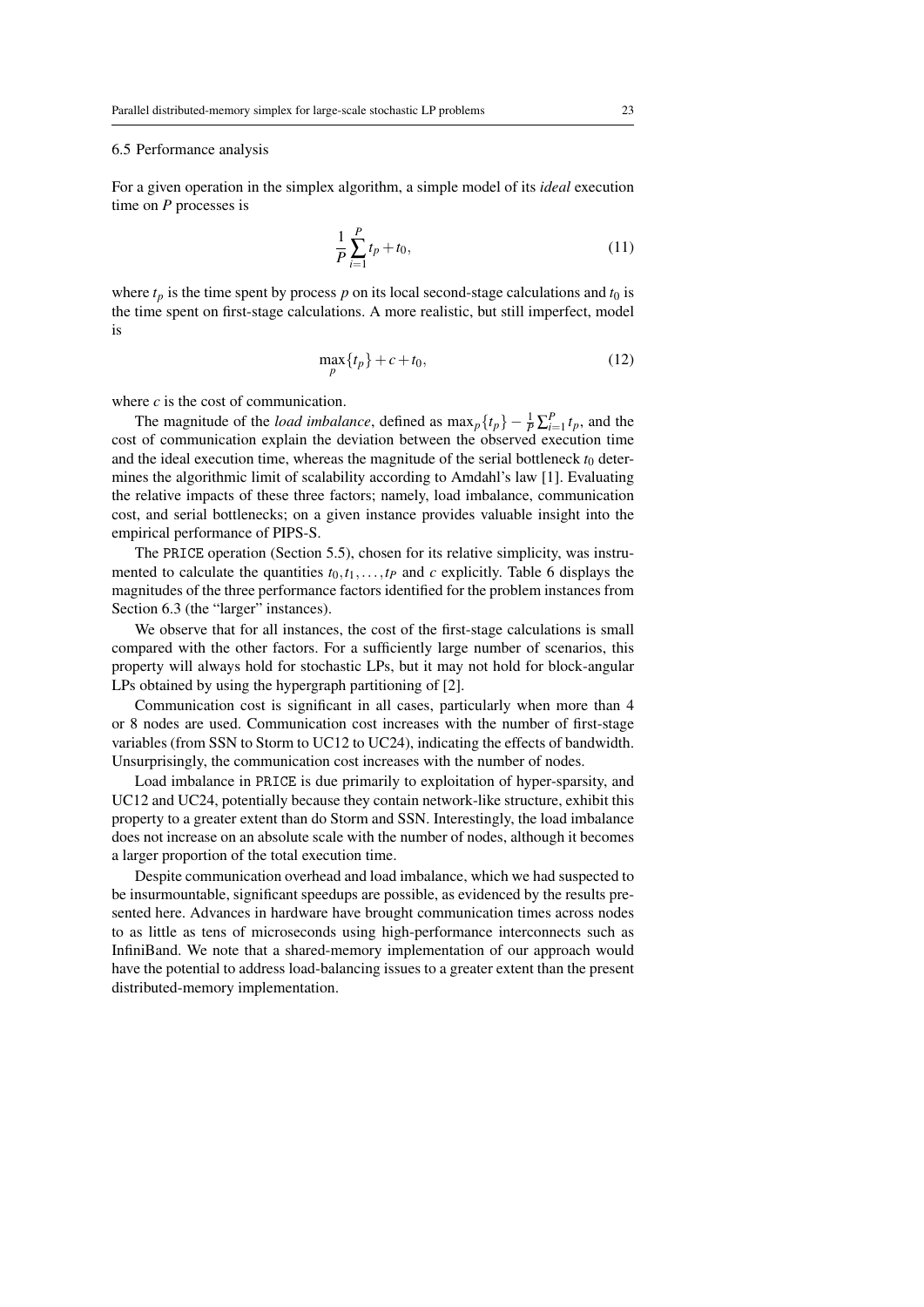| <b>Test</b><br>Problem | Nodes          | Cores        | Load<br>Imbal.<br>$(\mu s)$ | Comm.<br>Cost<br>$(\mu s)$ | Serial<br><b>Bottleneck</b><br>$(\mu s)$ | Total<br>Time/Iter.<br>$(\mu s)$ |
|------------------------|----------------|--------------|-----------------------------|----------------------------|------------------------------------------|----------------------------------|
| <b>Storm</b>           | $\mathbf{1}$   | $\mathbf{1}$ | $\overline{0}$              | $\overline{0}$             | 1.0                                      | 13,243                           |
|                        | $\mathbf{1}$   | 8            | 88                          | 33                         | 0.8                                      | 1,635                            |
|                        | $\overline{c}$ | 16           | 40                          | 68                         | 0.9                                      | 856                              |
|                        | $\overline{4}$ | 32           | 25                          | 105                        | 0.9                                      | 512                              |
|                        | 8              | 64           | 26                          | 112                        | 1.0                                      | 326                              |
|                        | 16             | 128          | 11                          | 102                        | 0.9                                      | 205                              |
|                        | 32             | 256          | 34                          | 253                        | 0.8                                      | 333                              |
|                        |                |              |                             |                            |                                          |                                  |
| <b>SSN</b>             | $\mathbf{1}$   | $\mathbf{1}$ | $\boldsymbol{0}$            | $\boldsymbol{0}$           | 0.8                                      | 2,229                            |
|                        | $\mathbf{1}$   | 8            | 18                          | 23                         | 0.8                                      | 305                              |
|                        | $\overline{c}$ | 16           | 25                          | 54                         | 0.8                                      | 203                              |
|                        | $\overline{4}$ | 32           | 14                          | 68                         | 0.7                                      | 133                              |
|                        | 8              | 64           | 12                          | 65                         | 0.7                                      | 100                              |
|                        | 16             | 128          | 10                          | 87                         | 0.6                                      | 106                              |
|                        | 32             | 256          | 8                           | 122                        | 0.6                                      | 135                              |
|                        |                |              |                             |                            |                                          |                                  |
| <b>UC12</b>            | $\mathbf{1}$   | $\mathbf{1}$ | $\boldsymbol{0}$            | $\boldsymbol{0}$           | 6.8                                      | 24,291                           |
|                        | $\mathbf{1}$   | 8            | 510                         | 183                        | 6.0                                      | 4,785                            |
|                        | $\overline{c}$ | 16           | 554                         | 274                        | 6.0                                      | 2,879                            |
|                        | $\overline{4}$ | 32           | 563                         | 327                        | 6.0                                      | 1,921                            |
|                        | 8              | 64           | 542                         | 355                        | 6.0                                      | 1,418                            |
|                        | 16             | 128          | 523                         | 547                        | 6.0                                      | 1,335                            |
|                        | 32             | 256          | 519                         | 668                        | 5.8                                      | 1,323                            |
|                        |                |              |                             |                            |                                          |                                  |
| <b>UC24</b>            | $\mathbf{1}$   | $\mathbf{1}$ | $\overline{0}$              | $\overline{0}$             | 11.0                                     | 28,890                           |
|                        | $\mathbf{1}$   | 8            | 553                         | 259                        | 9.8                                      | 5,983                            |
|                        | $\overline{c}$ | 16           | 543                         | 315                        | 9.7                                      | 3,436                            |
|                        | $\overline{4}$ | 32           | 551                         | 386                        | 9.6                                      | 2,248                            |
|                        | 8              | 64           | 509                         | 367                        | 9.5                                      | 1,536                            |
|                        | 16             | 128          | 538                         | 718                        | 9.5                                      | 1,593                            |
|                        | 32             | 256          | 584                         | 1413                       | 9.5                                      | 2,170                            |

## 7 Conclusions

We have developed the linear algebra techniques necessary to exploit the dual blockangular structure of an LP problem inside the revised simplex method and a technique for applying product form updates efficiently in a parallel context. Using these advances, we have demonstrated the potential for significant parallel speedups. The approach is most effective on large instances that might otherwise be considered very difficult to solve using the simplex algorithm. The number of simplex iterations required to solve such problems is greatly reduced by using advanced starting bases generated by taking advantage of the structure of the problem. The optimal bases generated may be used to efficiently hot-start the solution of related problems, which often occur in real-time control or branch-and-bound approaches. This work paves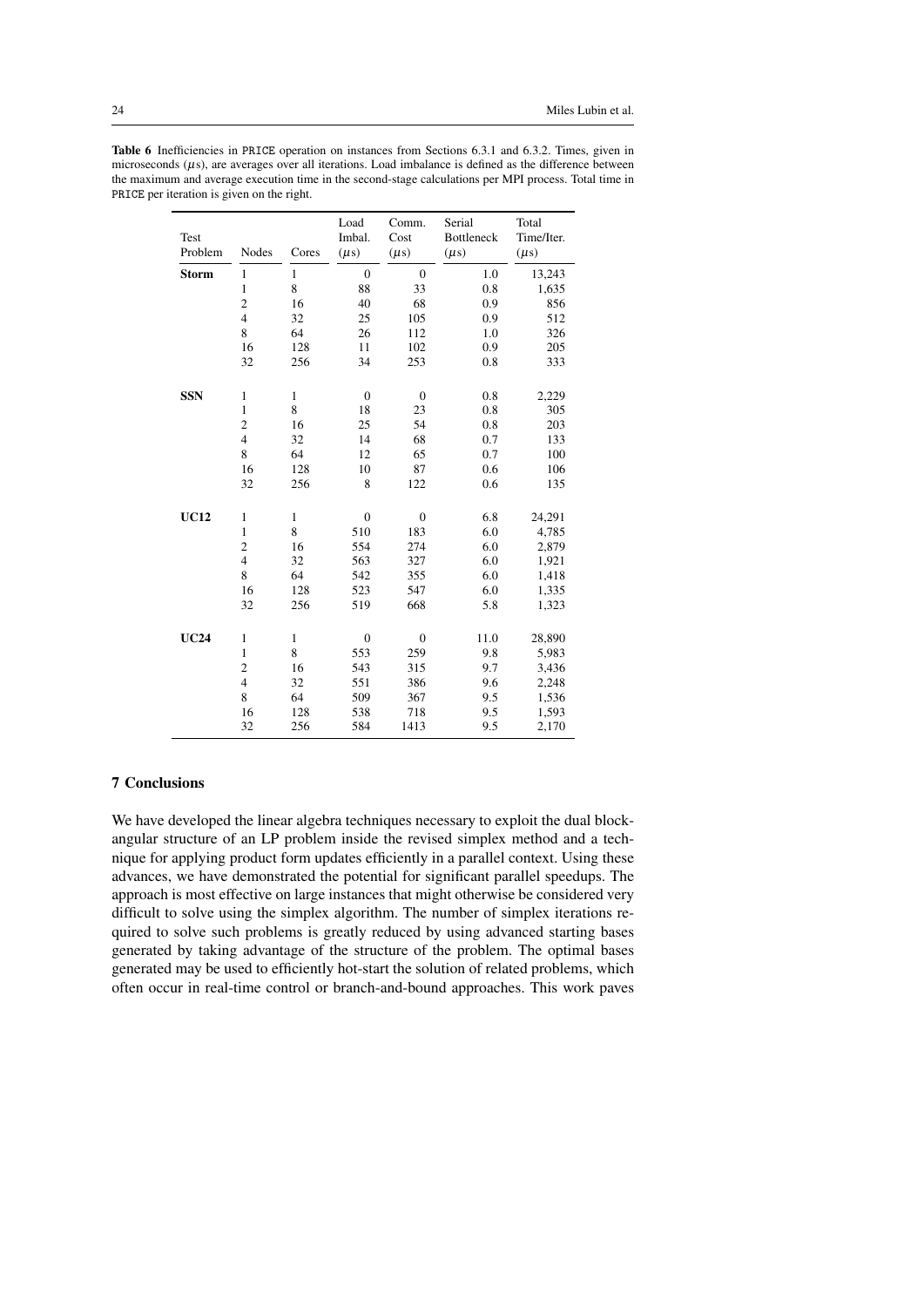the path for efficiently solving stochastic programming problems in these two contexts.

Acknowledgements We acknowledge John Forrest and all other contributors for the open-source CoinUtils library which is used throughout the implementation. This work was supported by the U.S. Department of Energy under Contract DE-AC02-06CH11357. This research used resources of the Laboratory Computing Resource Center and the Argonne Leadership Computing Facility at Argonne National Laboratory, which is supported by the Office of Science of the U.S. Department of Energy under contract DE-AC02-06CH11357. Computing time on *Intrepid* was granted by a 2012 DOE INCITE Award "Optimization of Complex Energy Systems Under Uncertainty," PI Mihai Anitescu.

#### References

- 1. Amdahl, G.M.: Validity of the single processor approach to achieving large scale computing capabilities. In: Proceedings of the April 18-20, 1967, spring joint computer conference, AFIPS '67 (Spring), pp. 483–485. ACM, New York (1967)
- 2. Aykanat, C., Pinar, A., Çatalyürek, U.V.: Permuting sparse rectangular matrices into block-diagonal form. SIAM J. Sci. Comput. 25, 1860–1879 (2004)
- 3. Bennett, J.M.: An approach to some structured linear programming problems. Operations Research 14(4), 636–645 (1966)
- 4. Birge, J., Louveaux, F.: Introduction to Stochastic Programming, 2nd edn. Springer Series in Operations Research and Financial Engineering Series. Springer, New York (2011)
- 5. Bisschop, J., Meeraus, A.: Matrix augmentation and partitioning in the updating of the basis inverse. Mathematical Programming 13, 241–254 (1977)
- 6. Dantzig, G.B., Orchard-Hays, W.: The product form for the inverse in the simplex method. Mathematical Tables and Other Aids to Computation 8(46), pp. 64–67 (1954)
- 7. Davis, T.: Direct methods for sparse linear systems. Fundamentals of algorithms. Society for Industrial and Applied Mathematics, Philadelphia, PA (2006)
- 8. Duff, I.S., Scott, J.A.: A parallel direct solver for large sparse highly unsymmetric linear systems. ACM Trans. Math. Softw. 30, 95–117 (2004)
- 9. Forrest, J.J., Goldfarb, D.: Steepest-edge simplex algorithms for linear programming. Mathematical Programming 57, 341–374 (1992)
- 10. Forrest, J.J.H., Tomlin, J.A.: Updated triangular factors of the basis to maintain sparsity in the product form simplex method. Mathematical Programming 2, 263–278 (1972)
- 11. Gilbert, J.R., Peierls, T.: Sparse partial pivoting in time proportional to arithmetic operations. SIAM J. on Scientific and Statistical Computing 9, 862–874 (1988)
- 12. Gill, P.E., Murray, W., Saunders, M.A., Wright, M.H.: A practical anti-cycling procedure for linearly constrained optimization. Mathematical Programming 45, 437–474 (1989)
- 13. Golub, G.H., Van Loan, C.F.: Matrix Computations, 3rd edn. Johns Hopkins University Press, Baltimore, MD (1996)
- 14. Gondzio, J., Grothey, A.: Exploiting structure in parallel implementation of interior point methods for optimization. Computational Management Science 6, 135–160 (2009)
- 15. Grama, A., Karypis, G., Kumar, V., Gupta, A.: Introduction to parallel computing, 2nd edn. Addison-Wesley (2003)
- 16. Gropp, W., Thakur, R., Lusk, E.: Using MPI-2: Advanced Features of the Message Passing Interface, 2nd edn. MIT Press, Cambridge, MA (1999)
- 17. Hall, J., McKinnon, K.: Hyper-sparsity in the revised simplex method and how to exploit it. Computational Optimization and Applications 32, 259–283 (2005)
- 18. Hall, J.A.J., Smith, E.: A high performance primal revised simplex solver for row-linked block angular linear programming problems. Tech. Rep. ERGO-12-003, School of Mathematics, University of Edinburgh (2012)
- 19. Harris, P.M.J.: Pivot selection methods of the DEVEX LP code. Mathematical Programming 5, 1–28 (1973)
- 20. Kall, P.: Computational methods for solving two-stage stochastic linear programming problems. Zeitschrift für Angewandte Mathematik und Physik (ZAMP) 30, 261-271 (1979)